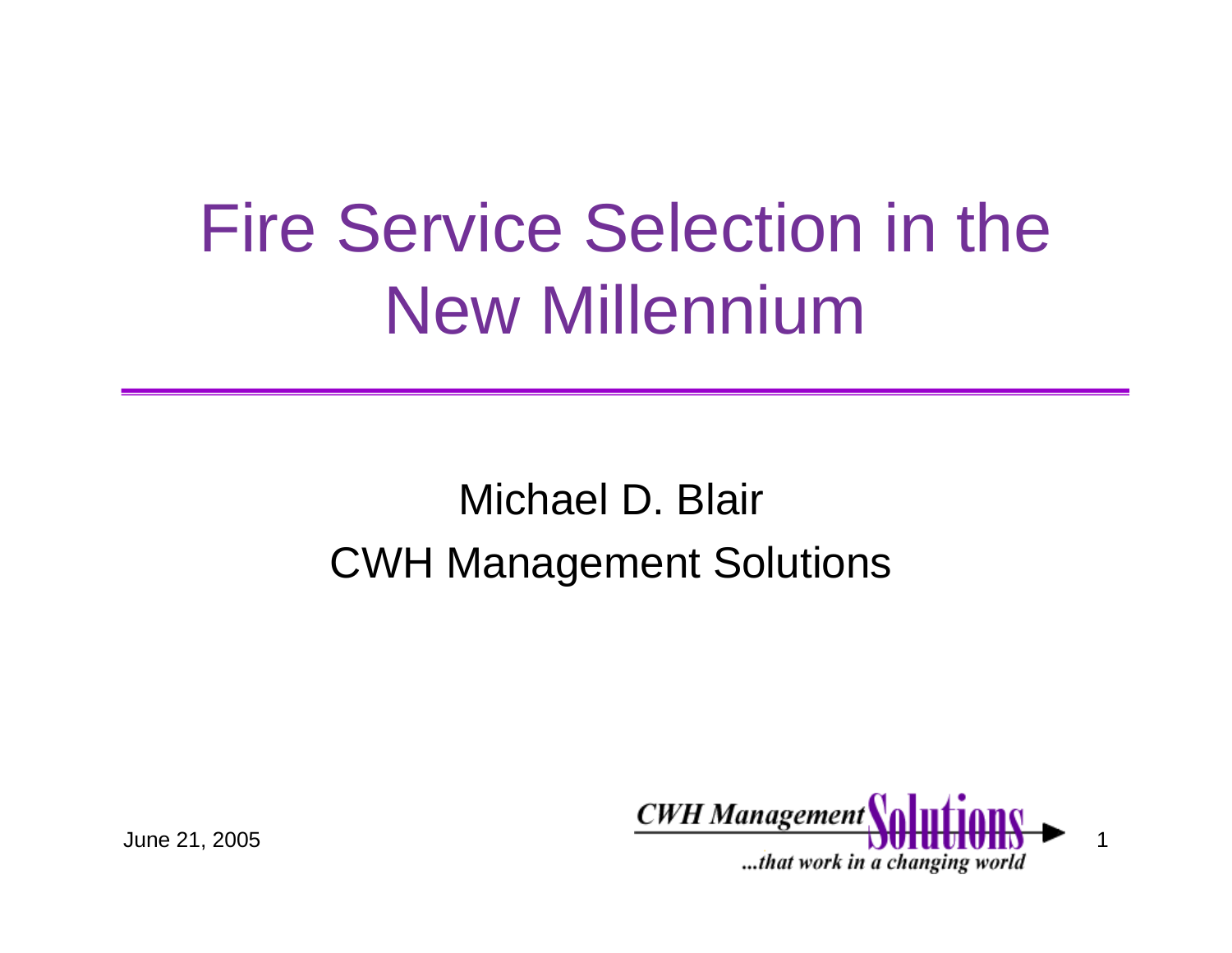### History of Firefighter Selection



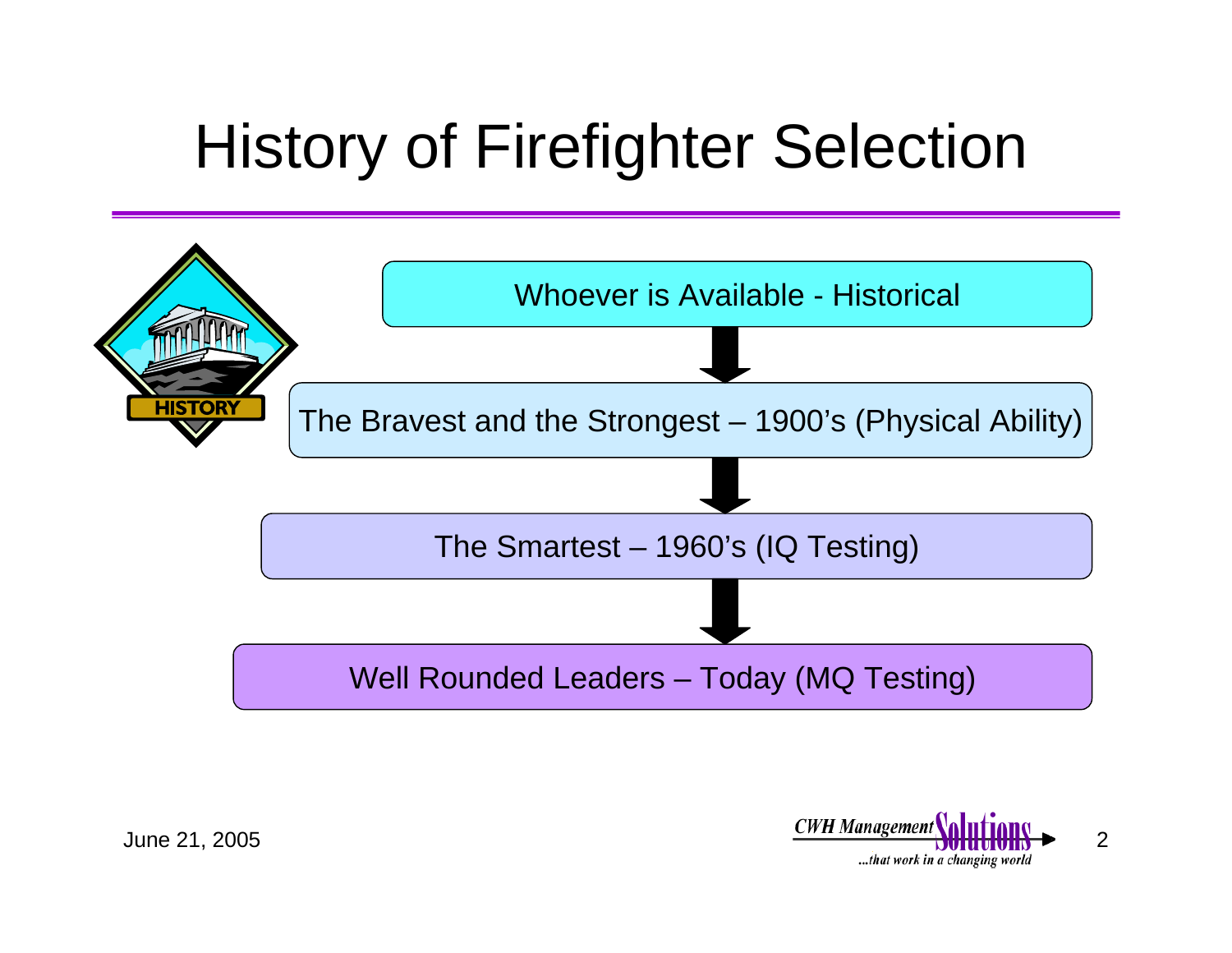# Today's Firefighter

- Is physically fit
- Is cognitively, emotionally, and socially intelligent
- Is flexible and can adapt to change
- Is motivated to do a variety of routine and heroic jobs
- Is a leader can make independent & good decisions



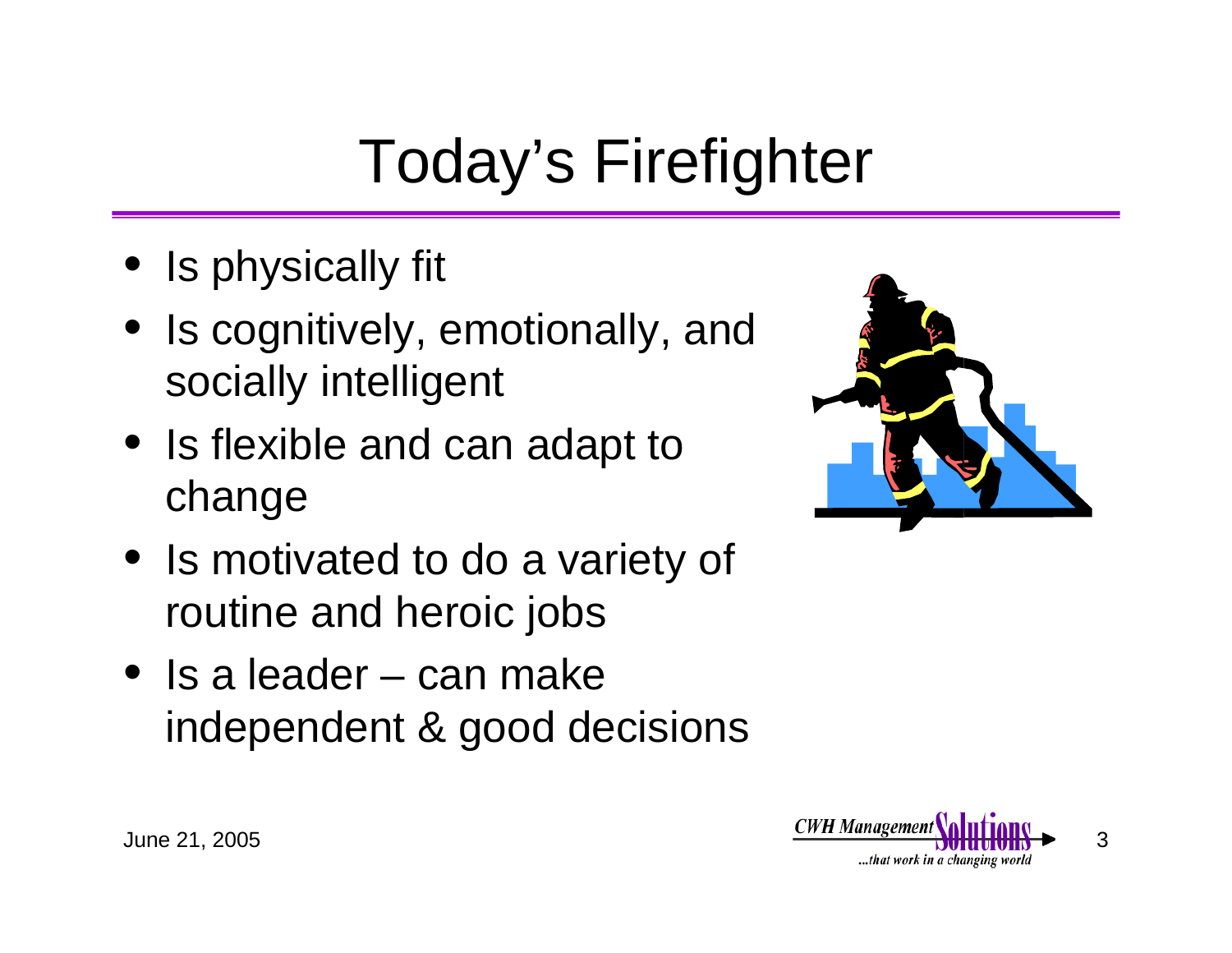# How Do We Hire Today's Firefighter?

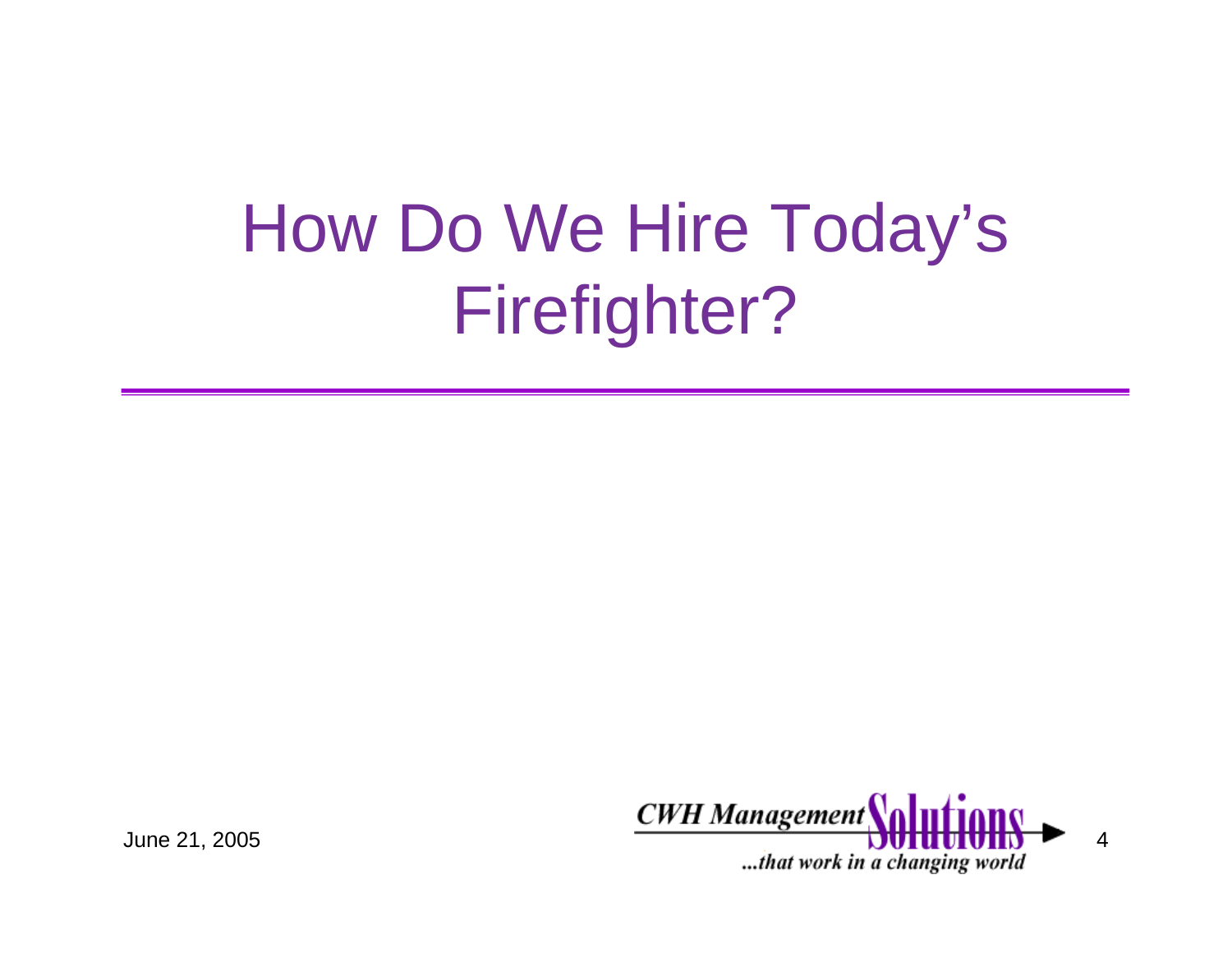### Selection in the New Millennium

- Recruitment
	- It all starts here
	- and the state of the state You have to find & attract today's firefighter



- Testing
	- and the state of the state Change the model
	- –Test for today's firefighter

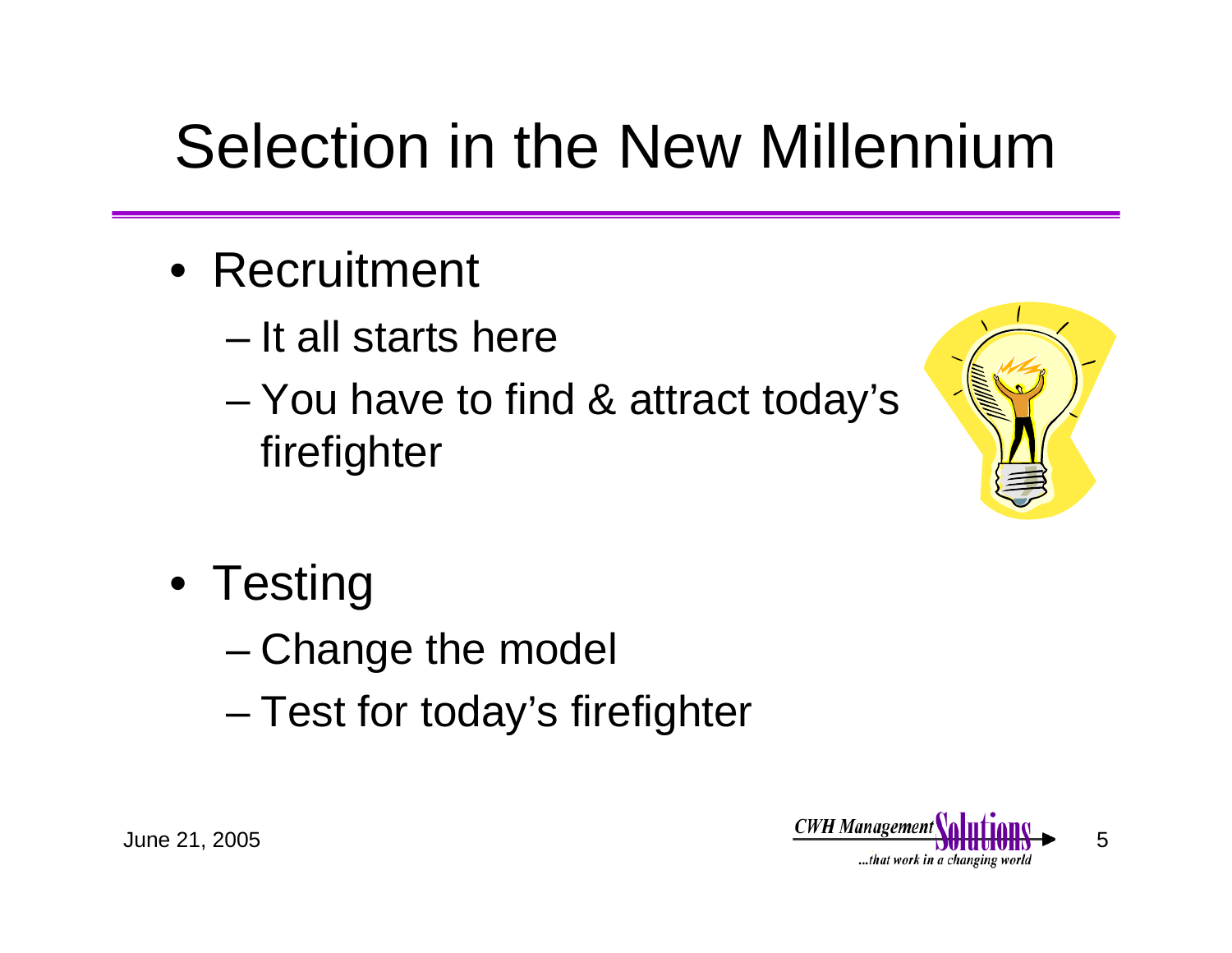### Recruitment

- Increase the size of the applicant pool
- Increase the number of quality candidates in the applicant pool
- Increase diversity of applicant pool through targeted recruitment of minorities and women
- Increase success of selection process by increasing the number of "qualified" applicants

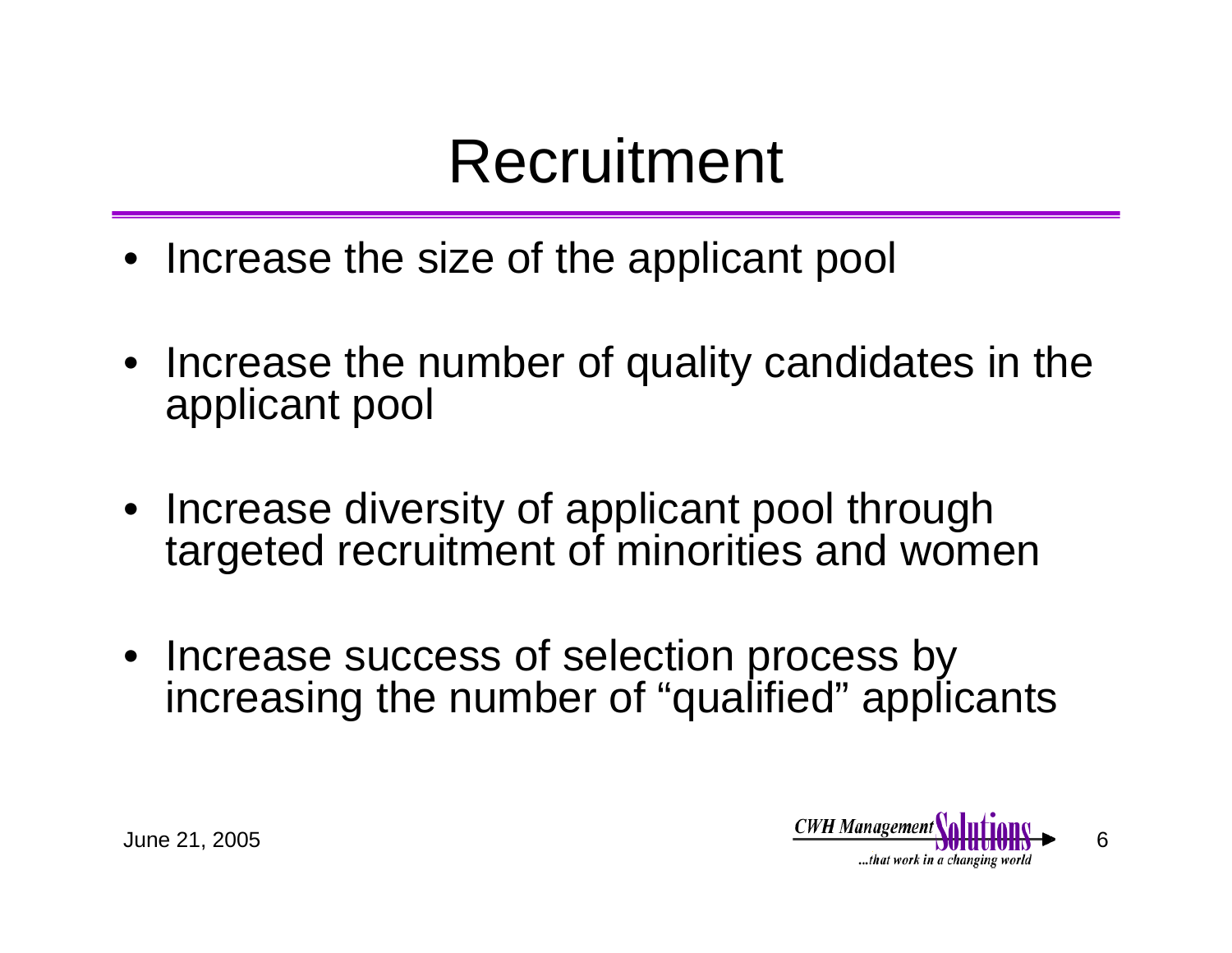#### Comparison of National Demographics

|                         | <b>National</b><br>Demographics | <b>Fire Service</b><br><b>Applicant Pool</b> |
|-------------------------|---------------------------------|----------------------------------------------|
| <b>Whites</b>           | 71%                             | 68%                                          |
| <b>Blacks</b>           | 12%                             | 11%                                          |
| <b>Hispanics</b>        | 12%                             | 15%                                          |
| <b>Asians</b>           | 4%                              | 2%                                           |
| <b>Native Americans</b> | 1%                              | 1%                                           |
| <b>Males</b>            | 49%                             | 91%                                          |
| <b>Females</b>          | 51%                             | 9%                                           |

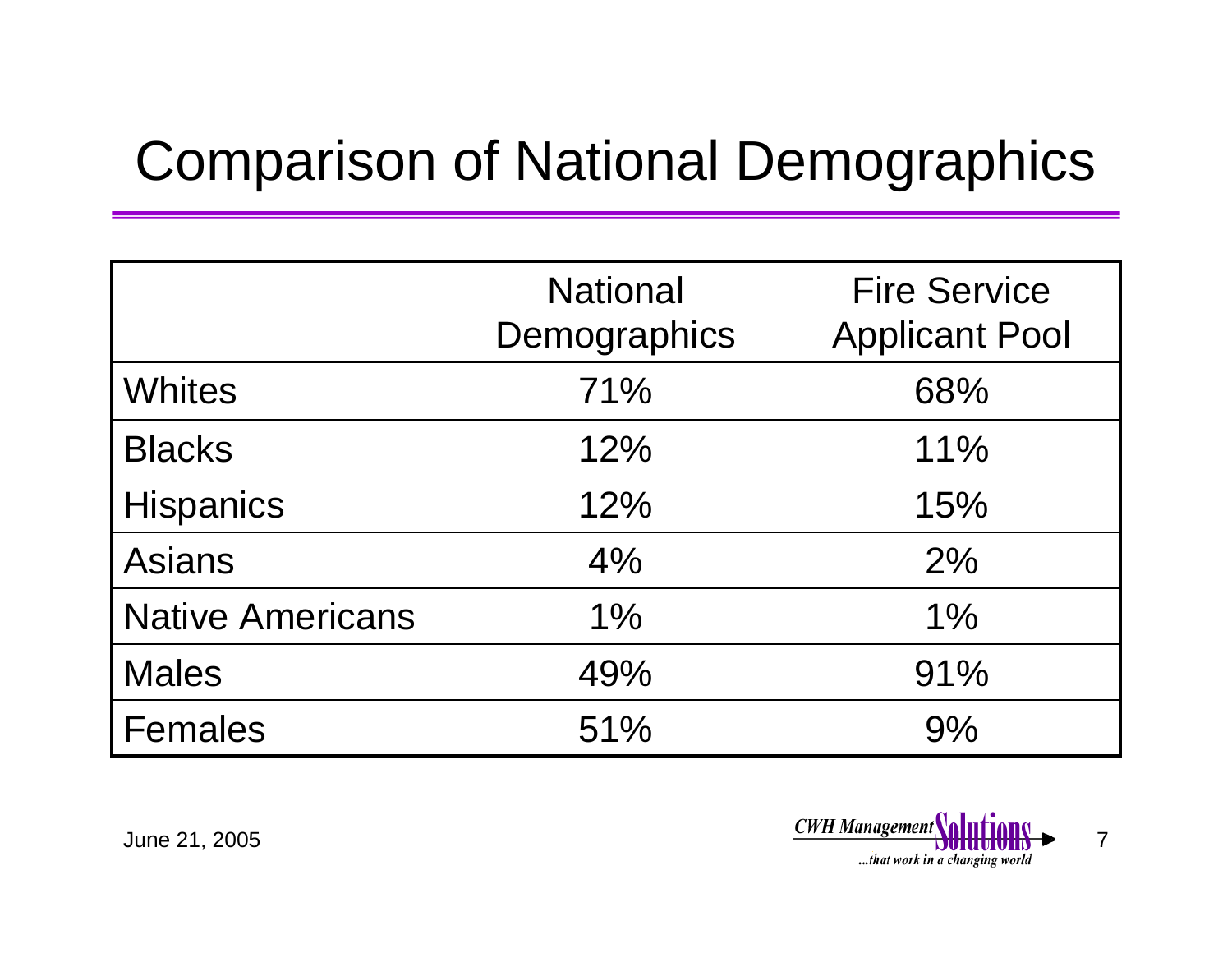

### Importance of Diversity

- •Increase your talent pool
- •Improve leadership
- $\bullet$ Build better teams
- • Increase innovation
	- •**Creativity**
	- •Problem solving
	- •Varying viewpoints/ideas
- •Represent the community
- • Create a better public image
- Create an environment that is comfortable for everyone, including minorities
- Save money
	- –Legal costs
	- Innovation

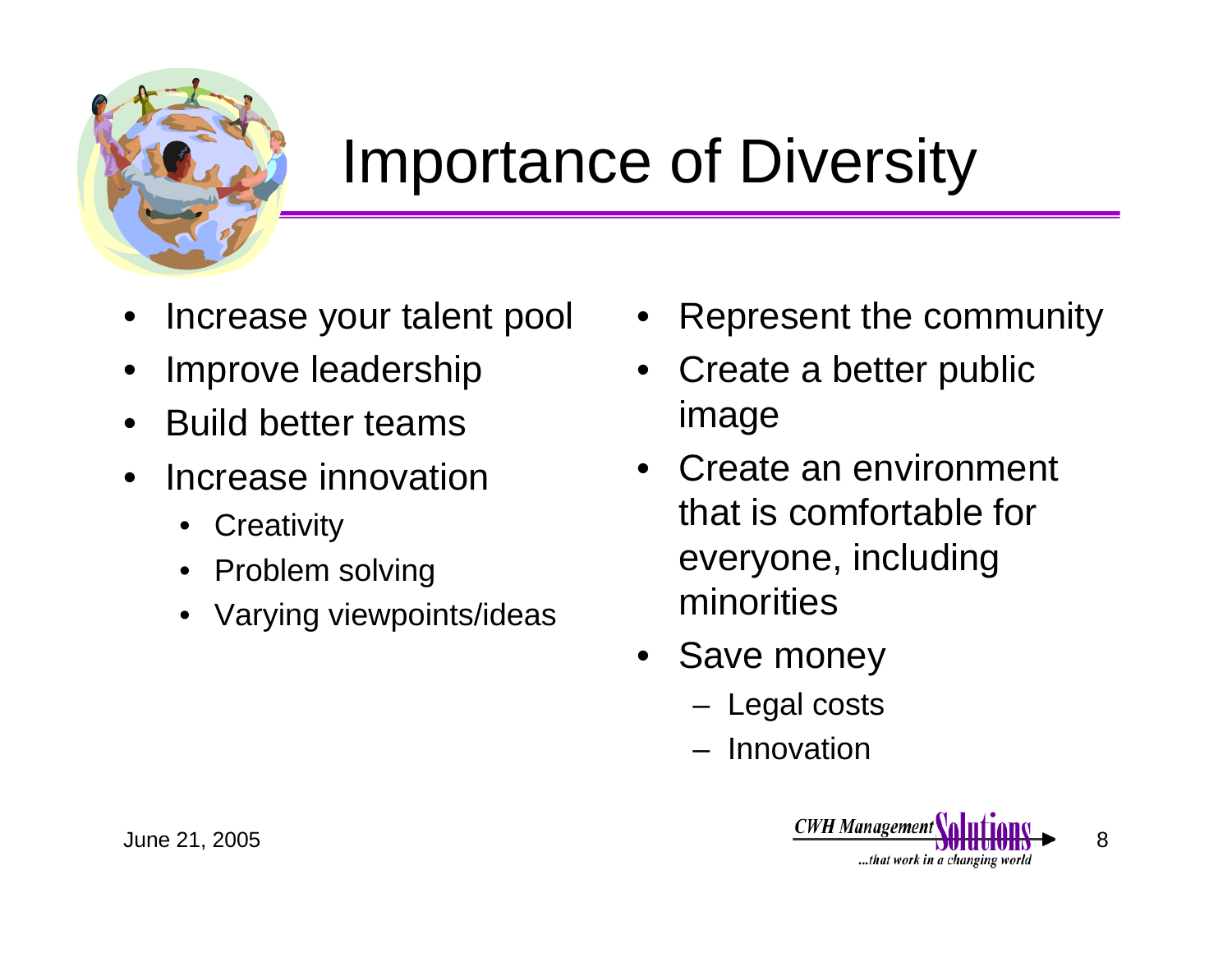### Common Recruitment Methods

- Print Advertising
- Referrals
- Conferences and Job Fairs
- Establishing relationships with:
	- **Links of the Common** Professional Organizations
	- **Links of the Common** Minority Organizations
	- **Links of the Common** Colleges and Universities
	- **Links of the Common** Community Groups



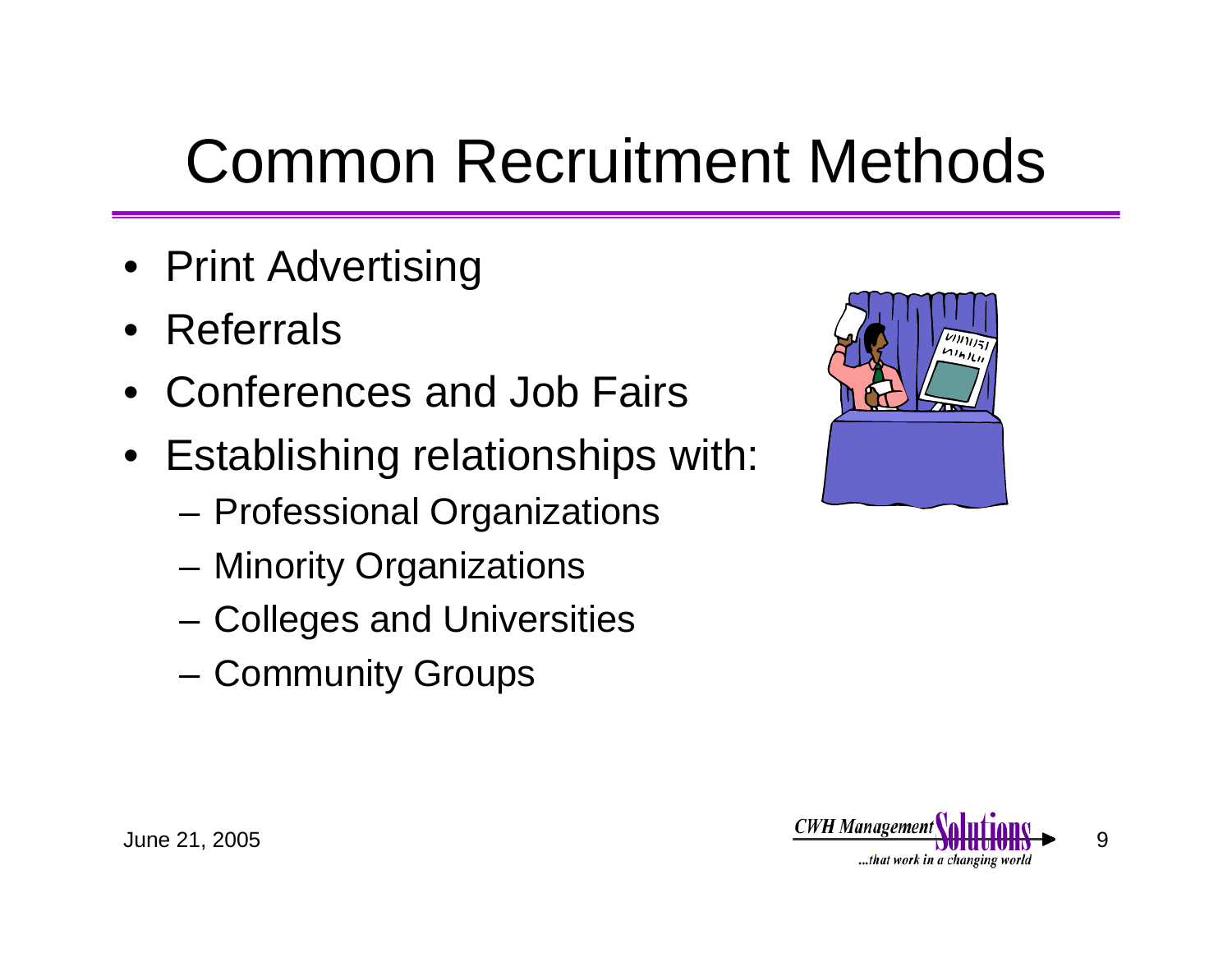### Internet Recruitment

- Three main venues:
	- **Links of the Common** Department websites
	- Job-seeker websites
	- Fire Service websites
- Broader audience



• Candidates can apply online

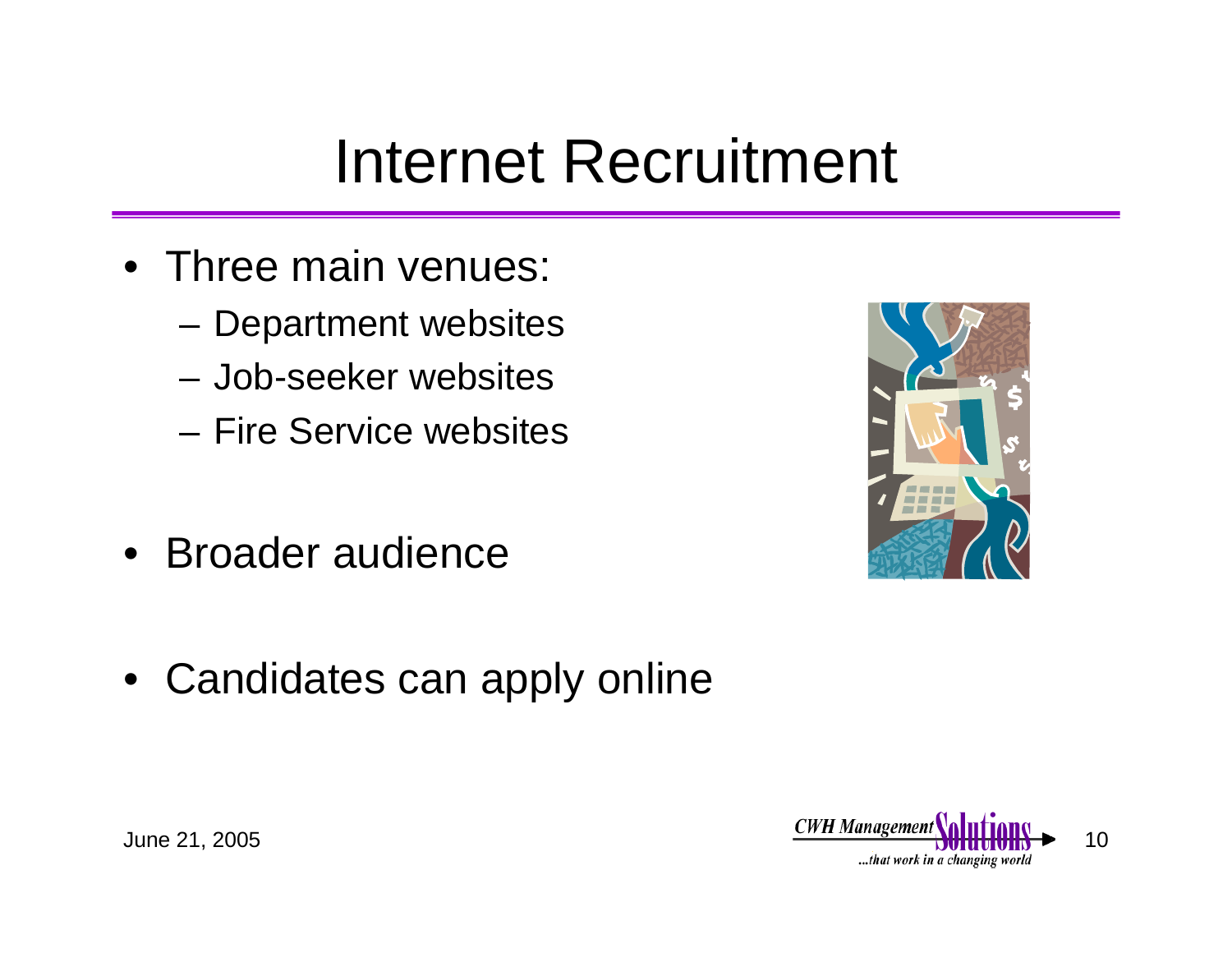### National Database

- Applicants complete standardized written test, physical ability test, and profile
- Profile and test scores kept in central database
- Member departments would have access to database
- Use of industry standardized tests would allow direct comparisons of applicants across the country

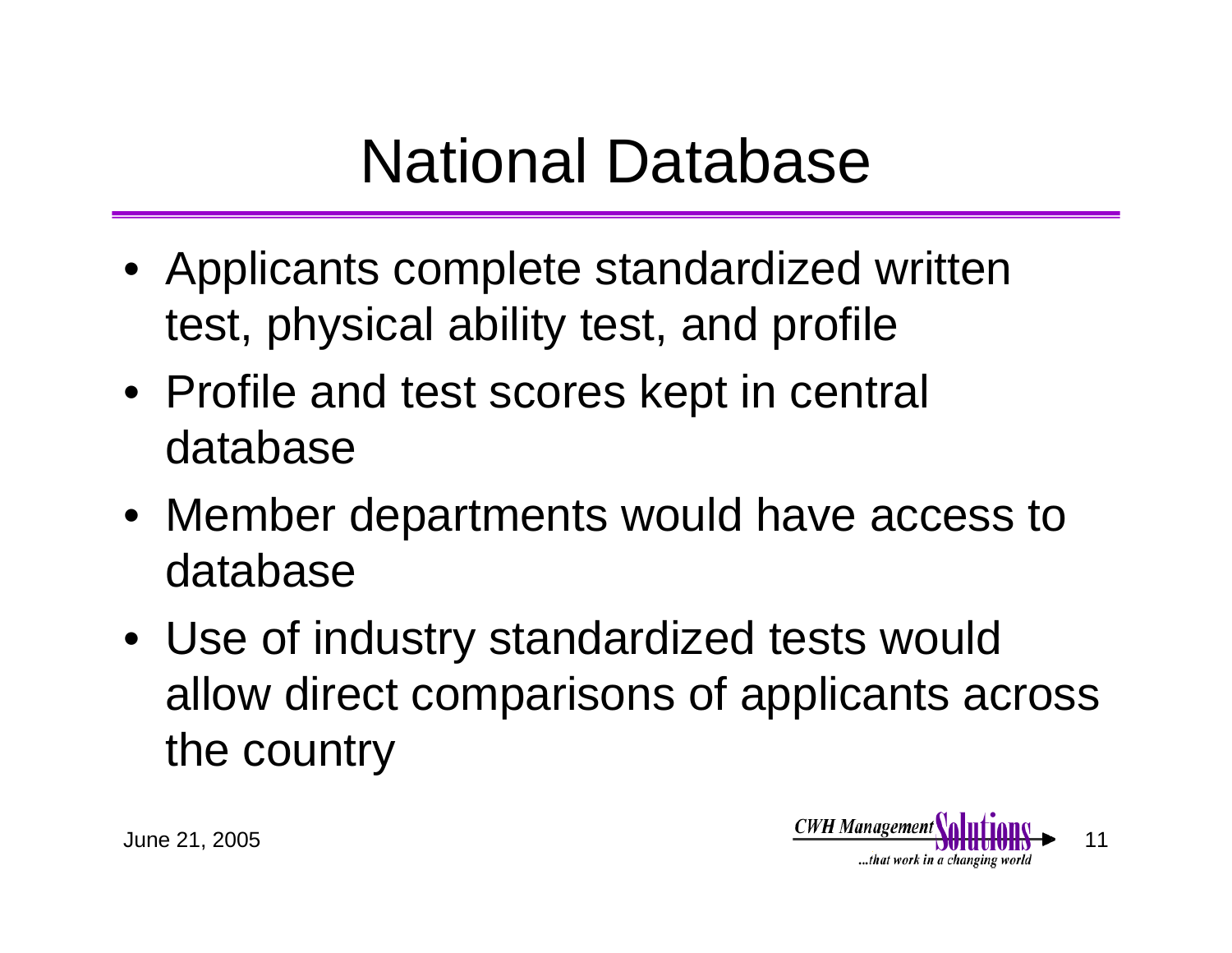### Advantages of National Database

- •**Department** 
	- **Links of the Common**  Access to larger (national) applicant pool
	- Greater access to minority applicants
	- **Links of the Common**  Reduced (shared) costs
	- Standardized nationwide scoring
- Applicant
	- **Links of the Common**  One application for numerous departments
	- Reduced time & costs



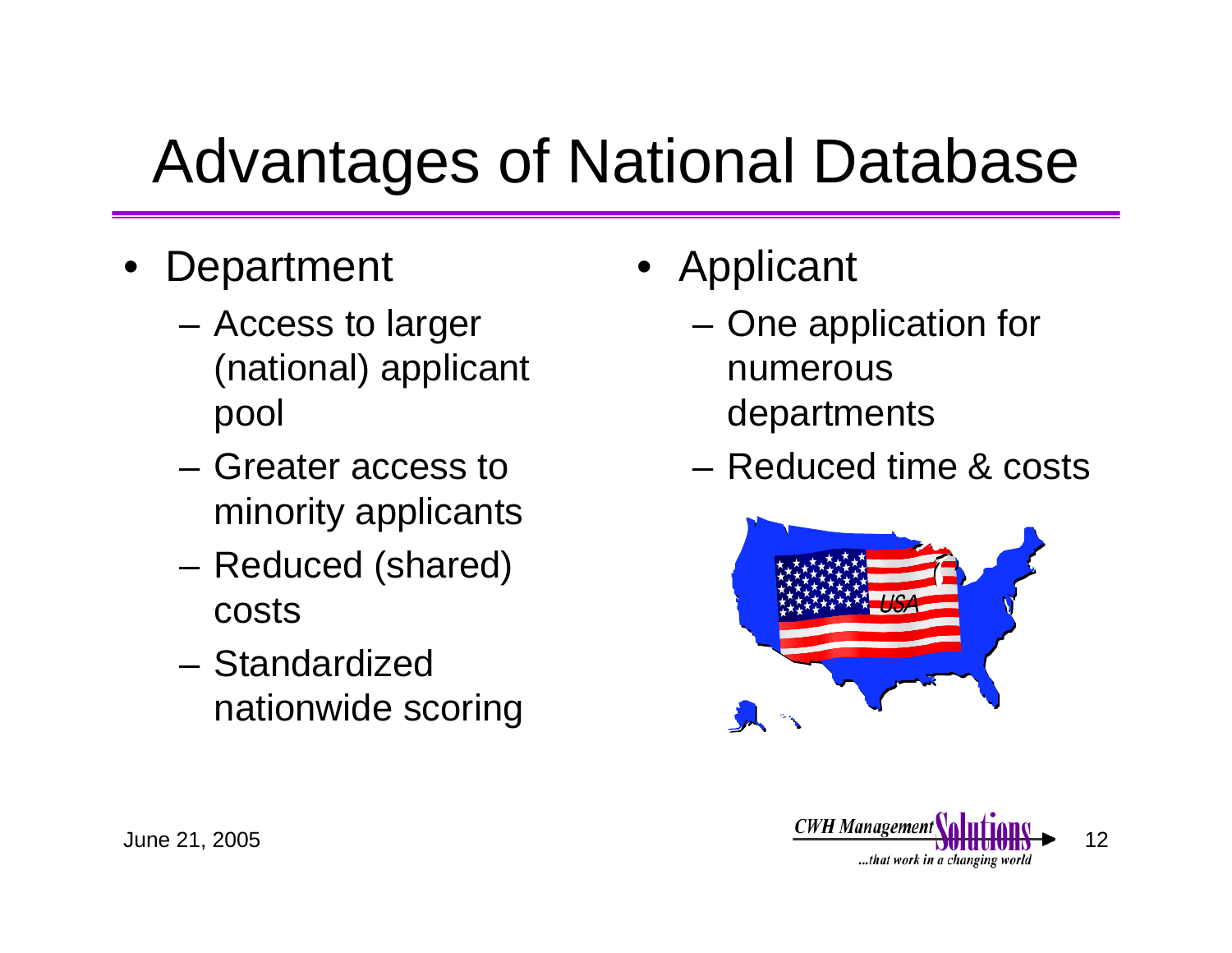### Assessment Cannot Overcome Serious Deficiencies in Recruitment

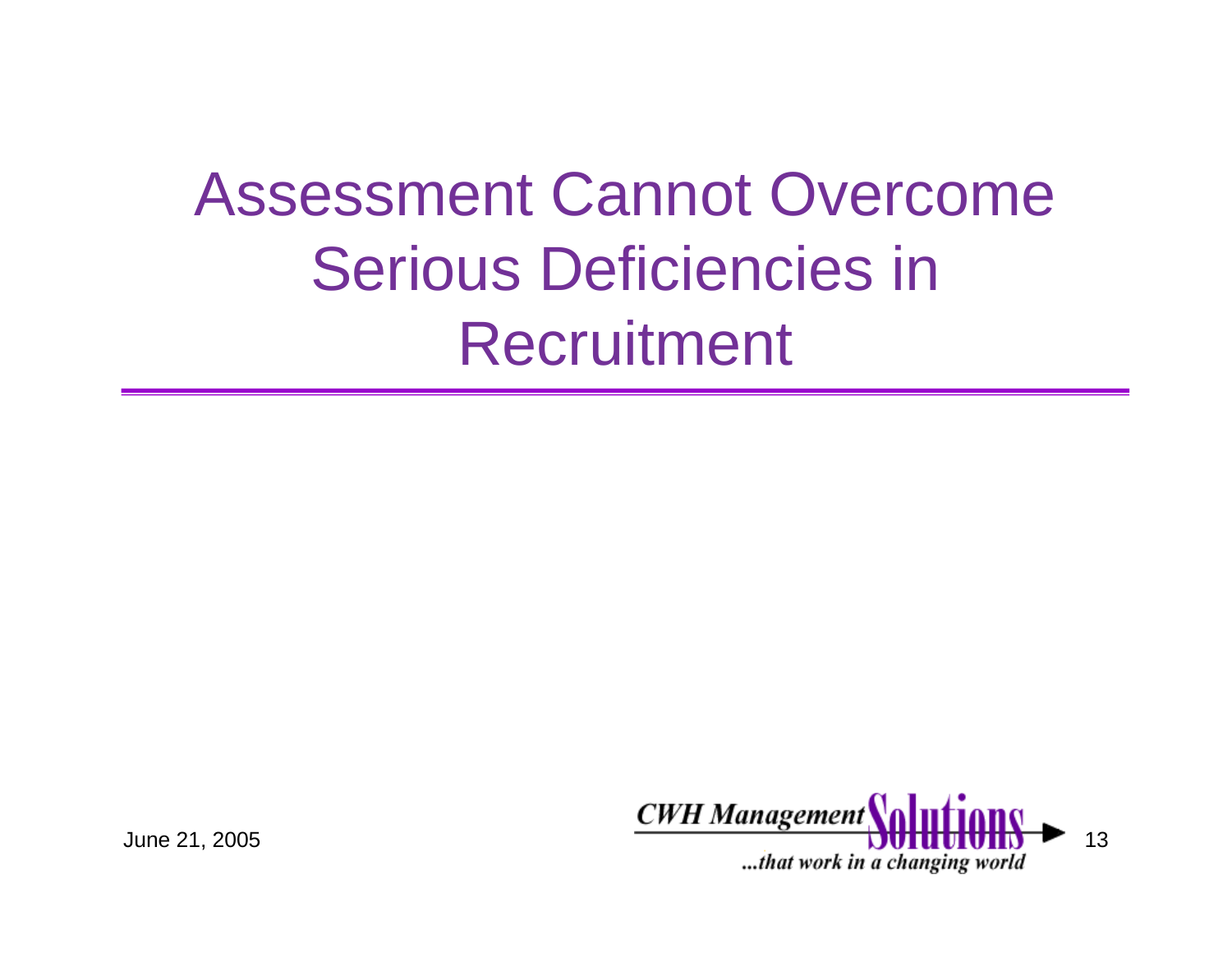#### Selection Methods – Traditional vs. Possible

- Traditional
	- – "Hero" image – traditional fire fighting
	- **Links of the Common**  Measure narrow range of skills
	- and the state of the Cognitive skills emphasized
	- Recruitment not emphasized (whoever shows up)
- Possible
	- – Well rounded image – provide lots of services
	- **Links of the Common**  Measure wide range of skills
	- and the state of the Cognitive, social, emotional, practical skills all emphasized
	- – Emphasize recruitment to represent community and attract diversity

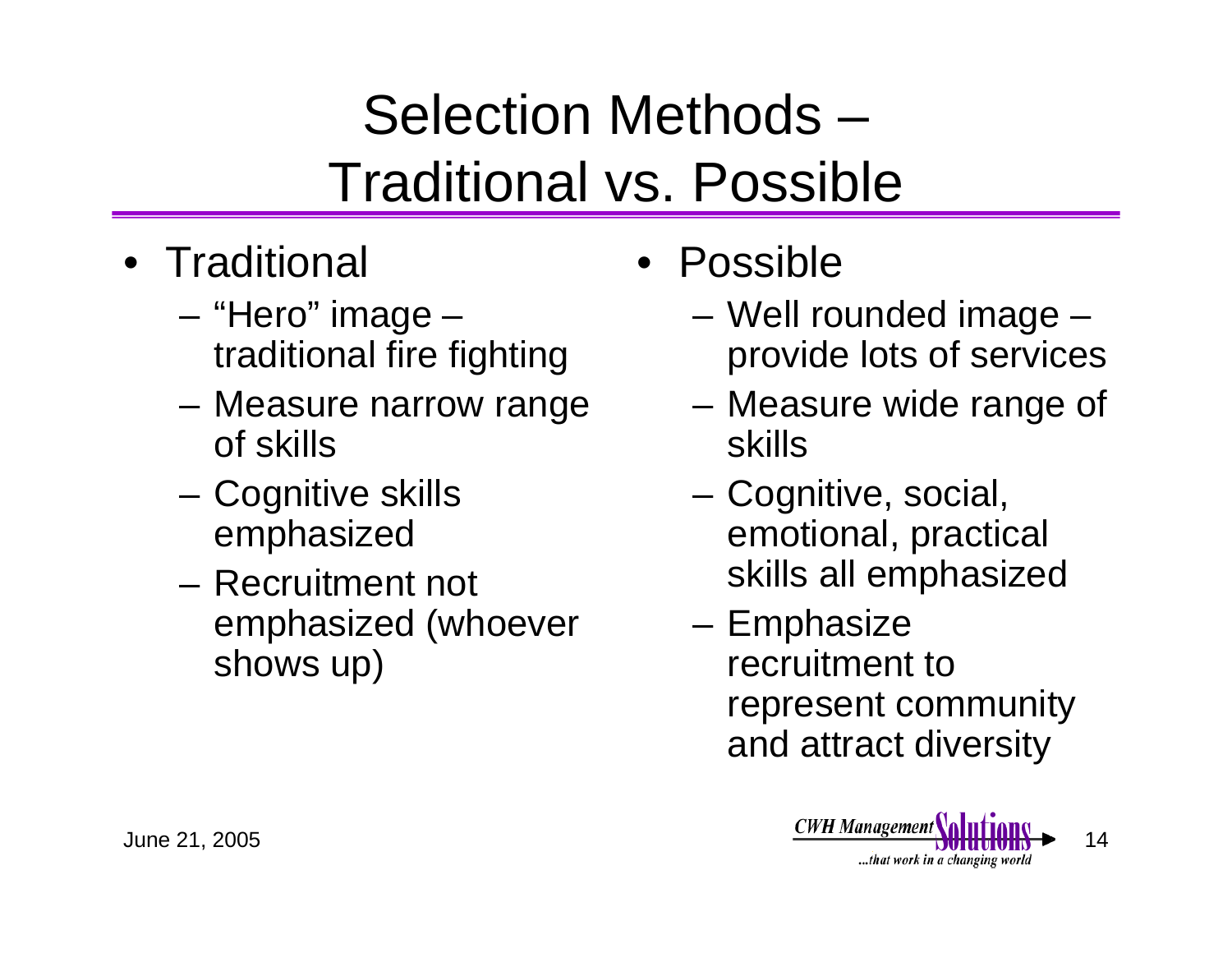## Written Testing

- The most effective written tests will:
	- – Measure more than reading, writing, arithmetic
	- and the state of the state Measure interpersonal, emotional, and practical skills
	- and the state of Evaluate situational judgment
	- and the state of the state Be validated statistically (not just content)
	- – Have low adverse impact and high validity, without lowering standards

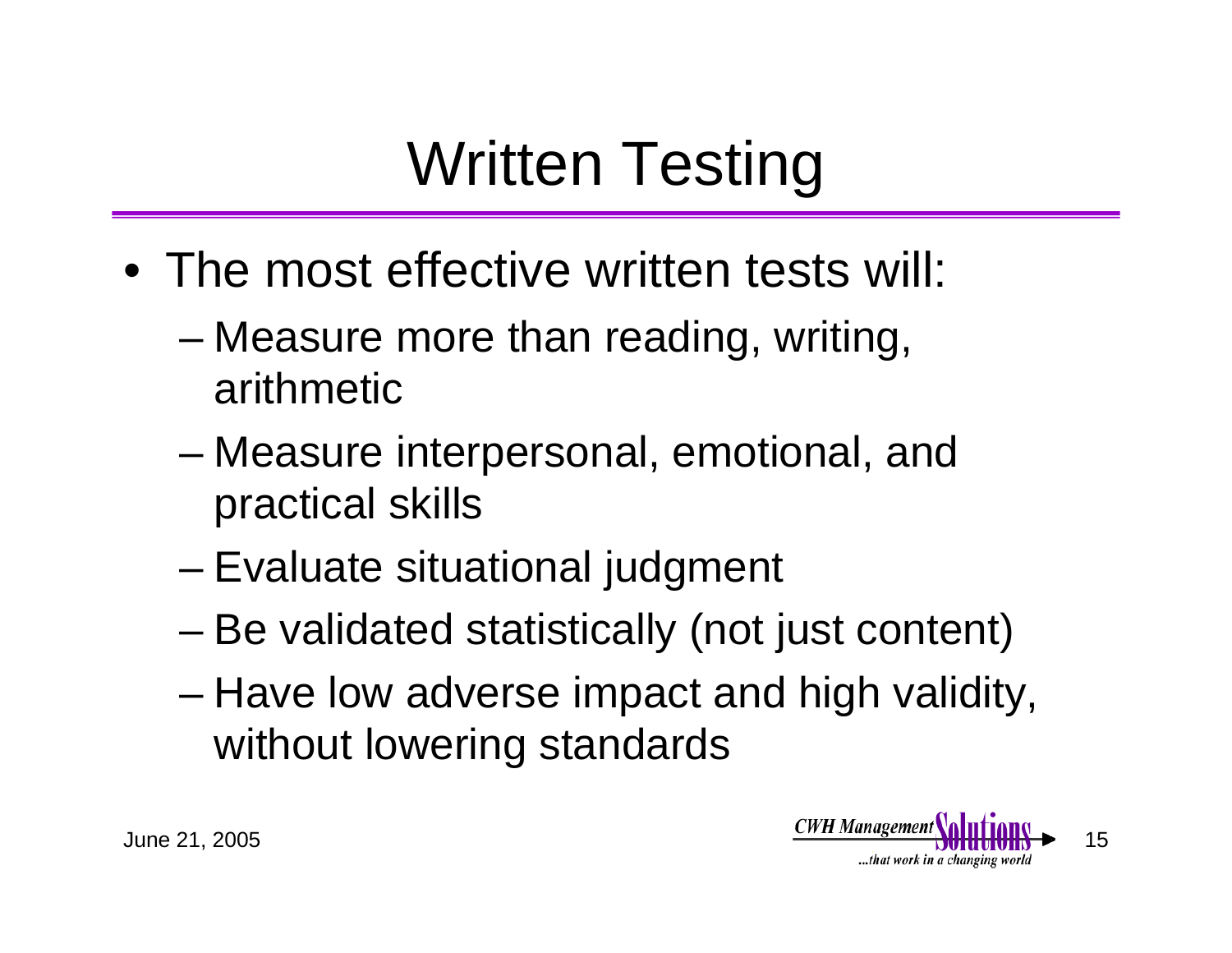#### Written Test Adverse Impact

#### **Select Top 200 Applicants Out of 500 Total**



...that work in a changing world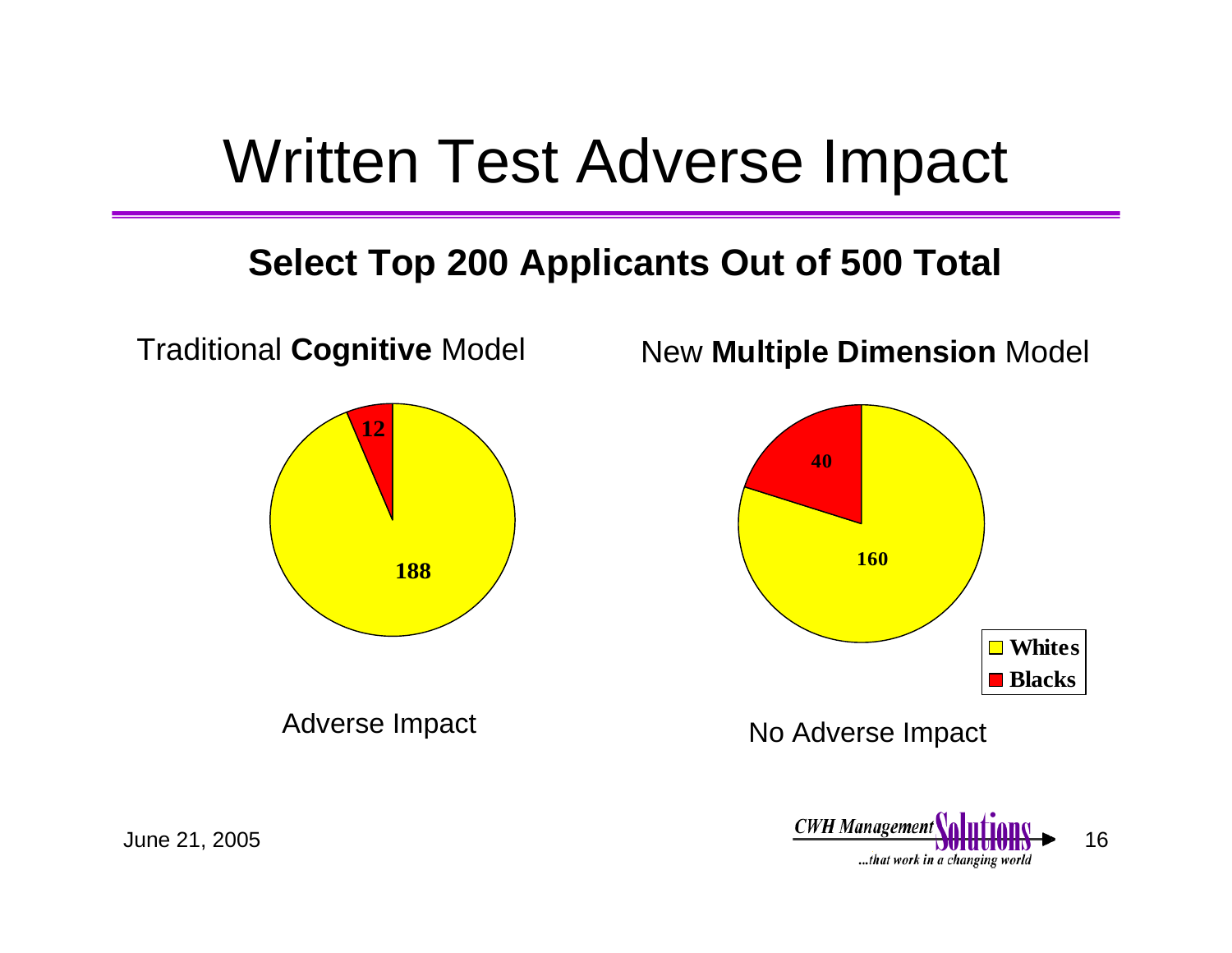# How Can We Reduce Adverse Impact on Written Tests?

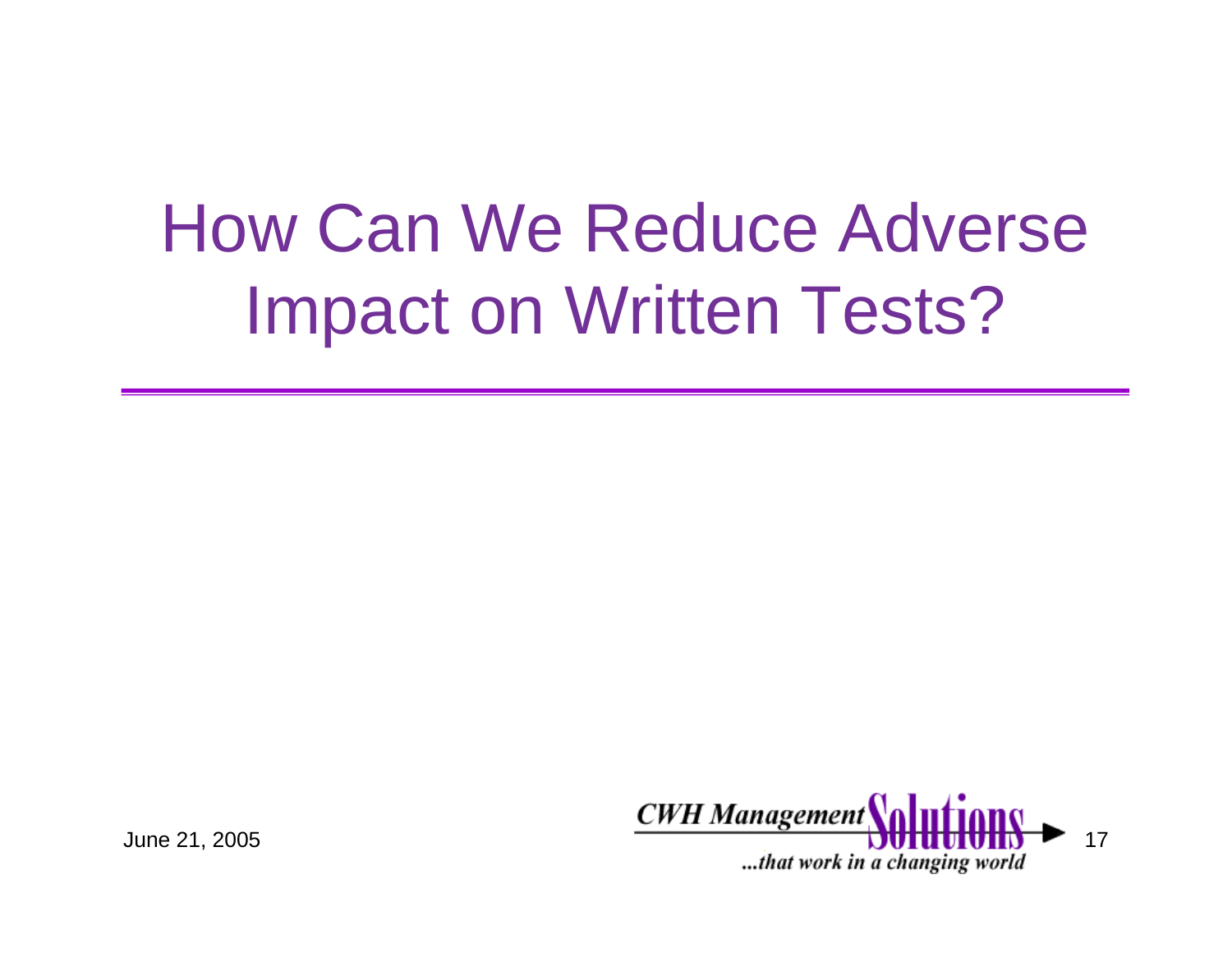### Non-Cognitive Components

- One way to reduce the adverse impact of a written test is to include non-cognitive test components
	- and the state of the state Interpersonal Skills
	- –Self-Awareness/Emotional Intelligence
	- and the state of the state Organizational Citizenship Behaviors (OCBs)

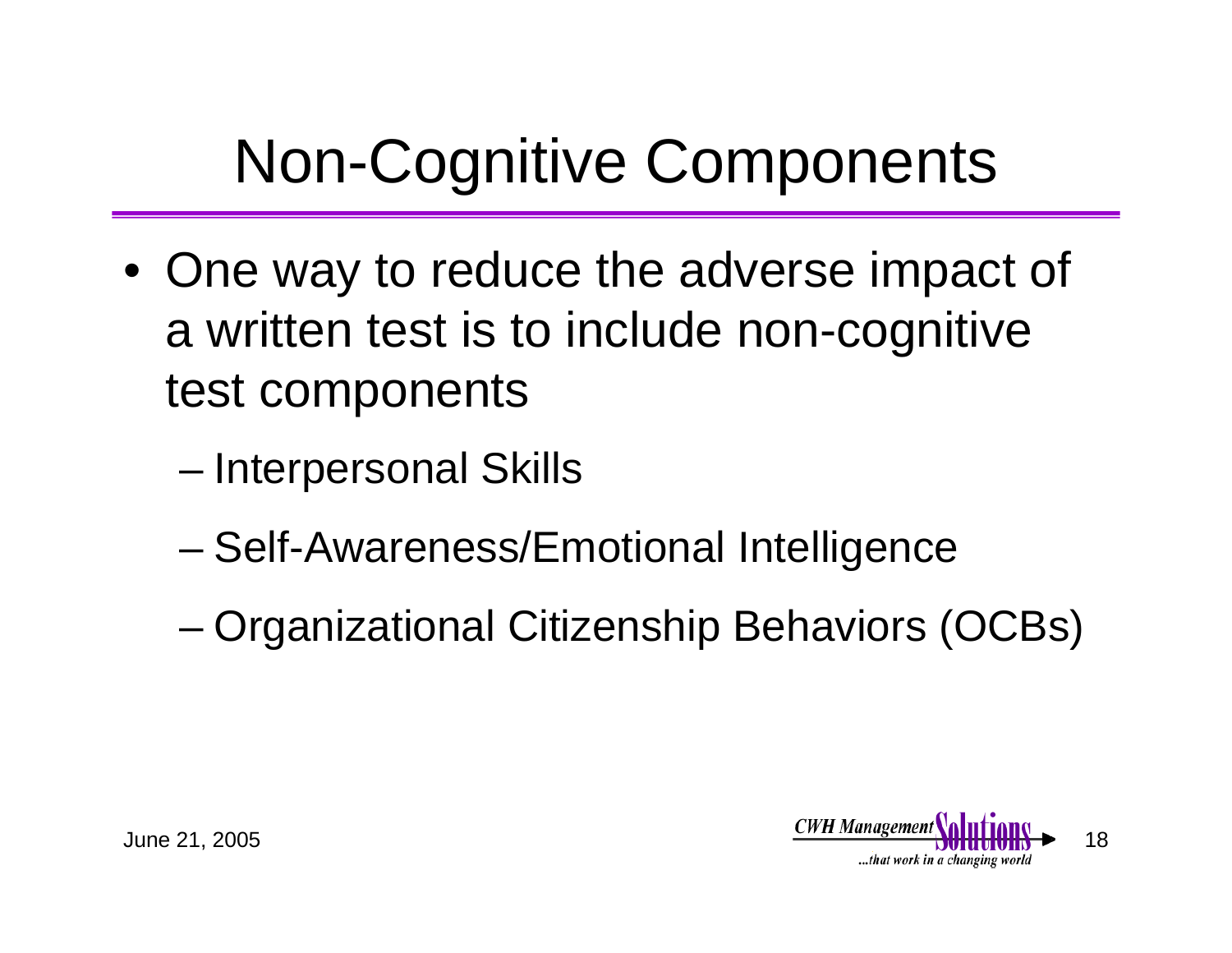

- Predicts critical aspects of performance
- Predicts on the job performance better than traditional tests
- Reduces adverse impact
- Also important in group/team performance

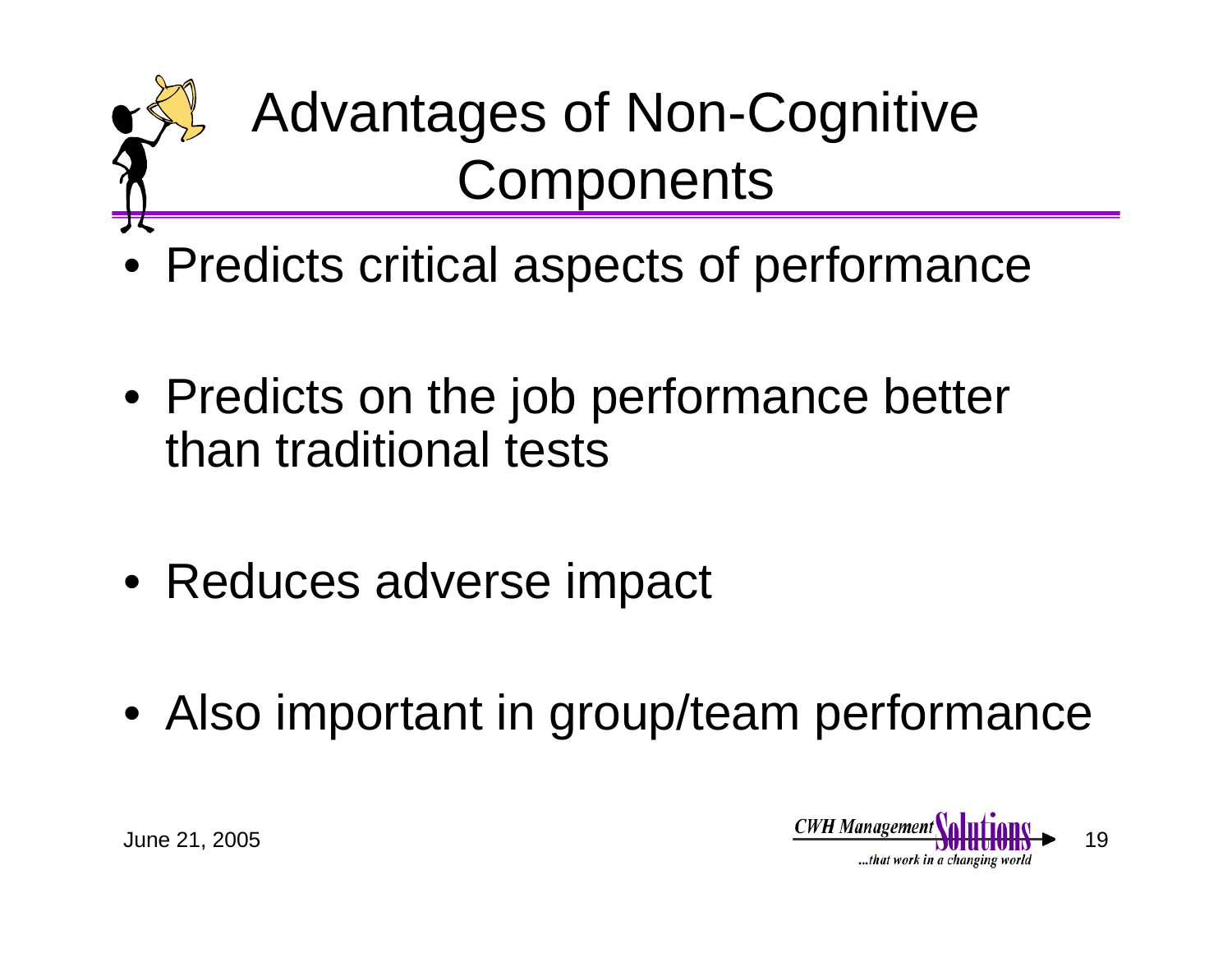### Job Analysis

- Reducing group differences begins with the job analysis.
	- – Typical job analysis overemphasizes cognitive ability.
	- – Job analysis is so heavily weighted toward cognitive aspects, that non-cognitive aspects get buried.
	- – Increase the job analysis domain to capture the full range of KSAs.
	- –Focus on non-cognitive elements.



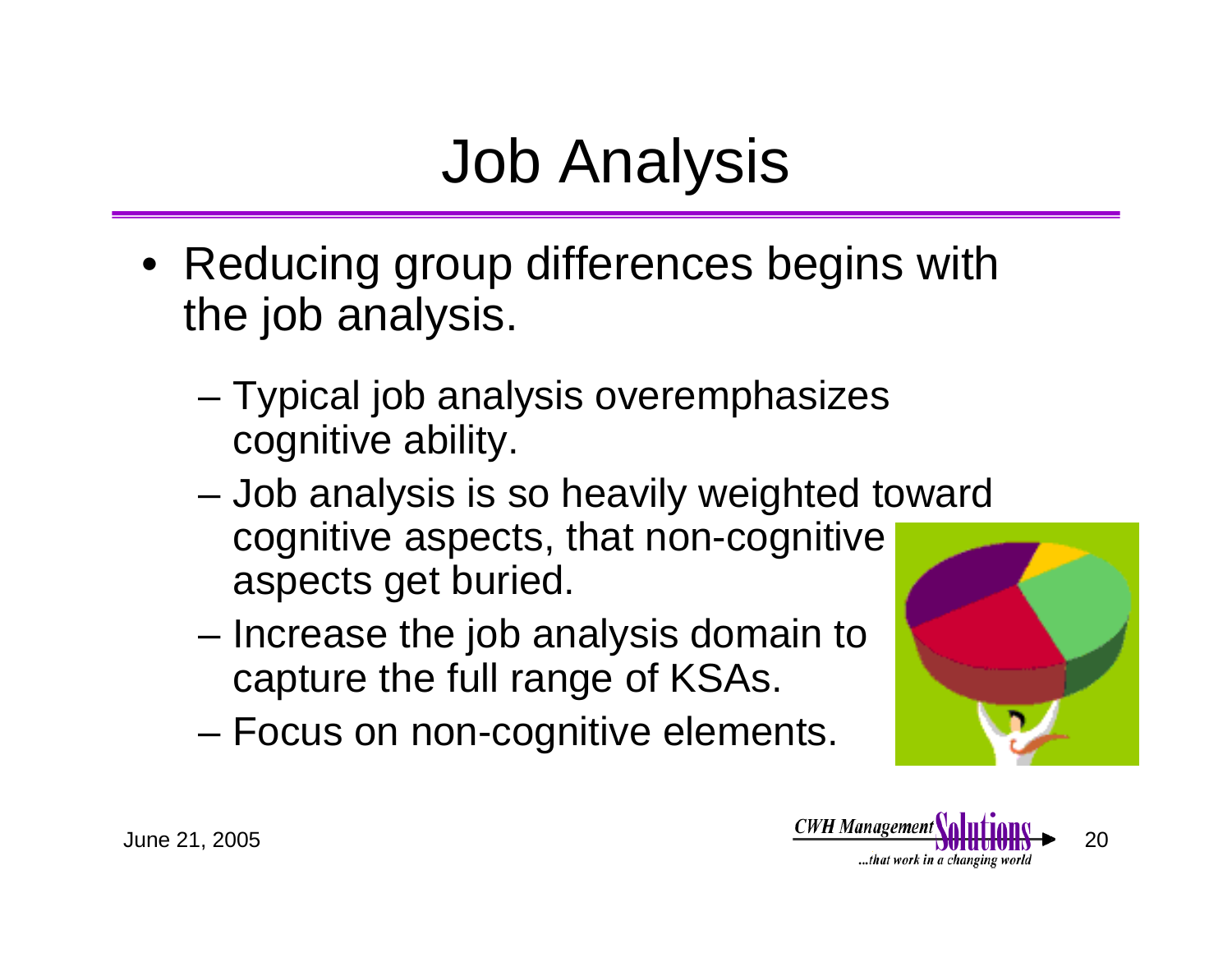#### Job Analysis Support for Non-Cognitive **Components**



...that work in a changing world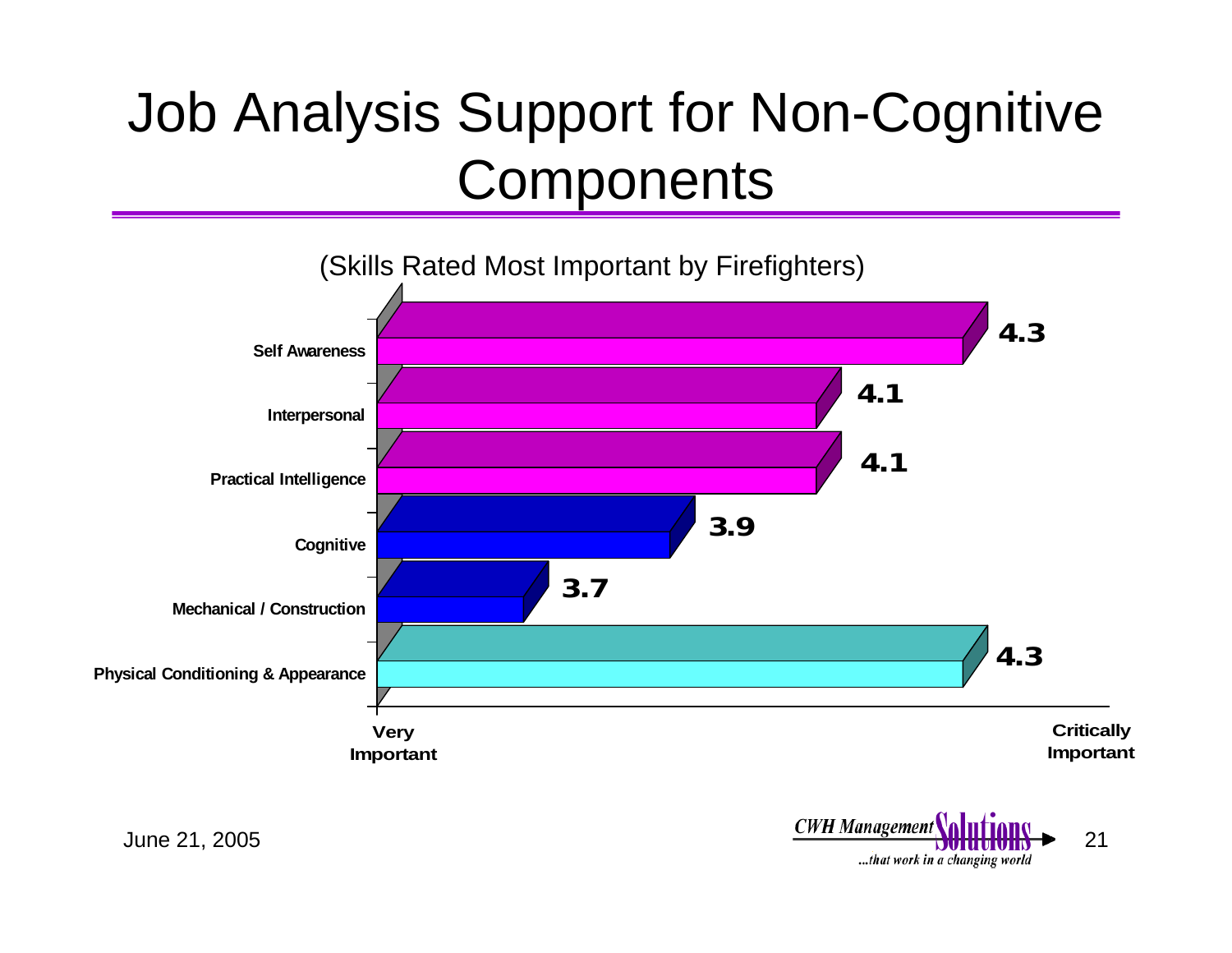### Situational Judgment Items

- Applicant provided with scenarios based on relevant critical incidents
- May be fire department relevant situations
- Not always just one correct answer/solution



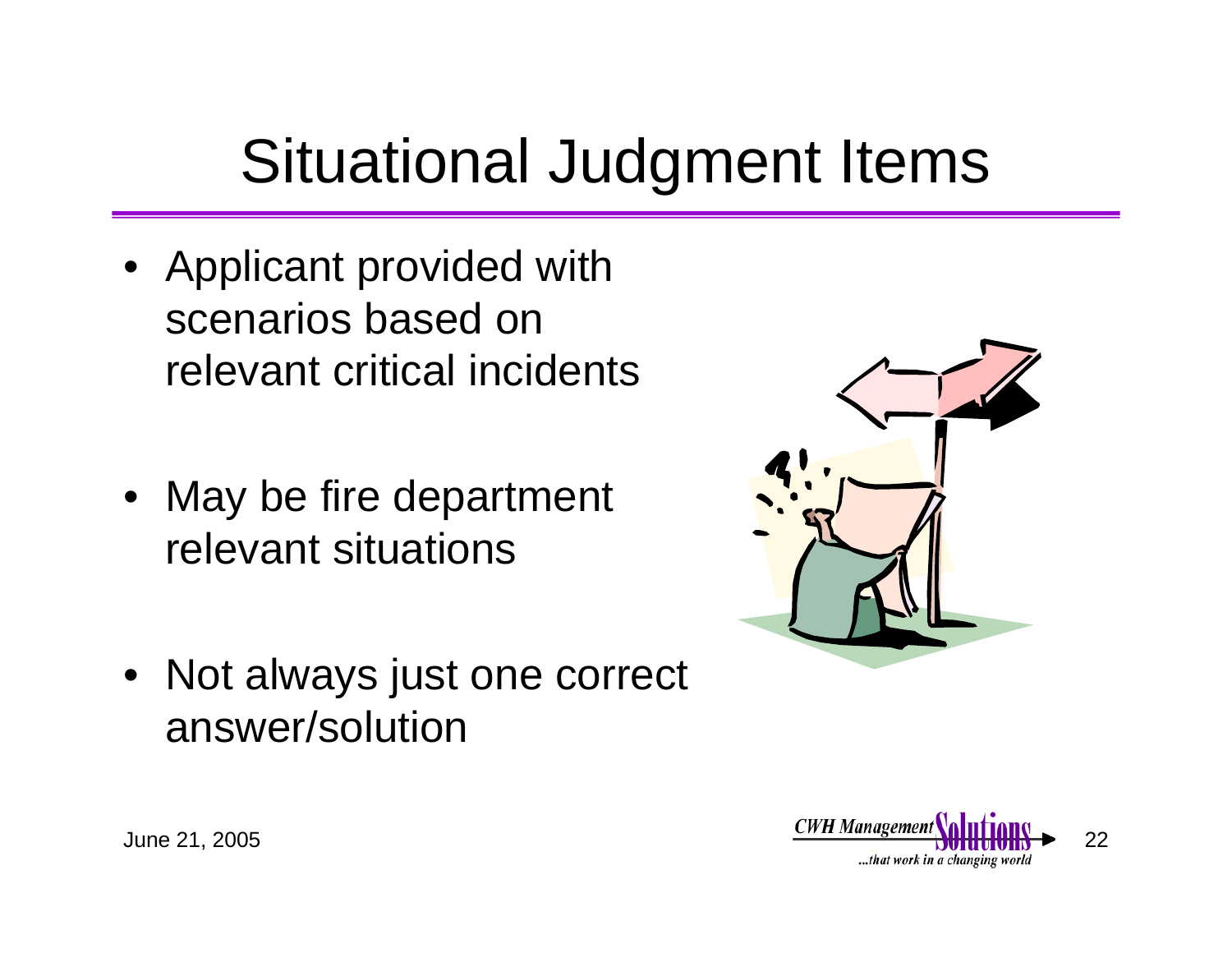### Advantages of Situational Judgment Items



• Little or no adverse impact

• Predicts breadth of job performance better than traditional tests

• High face validity with candidates

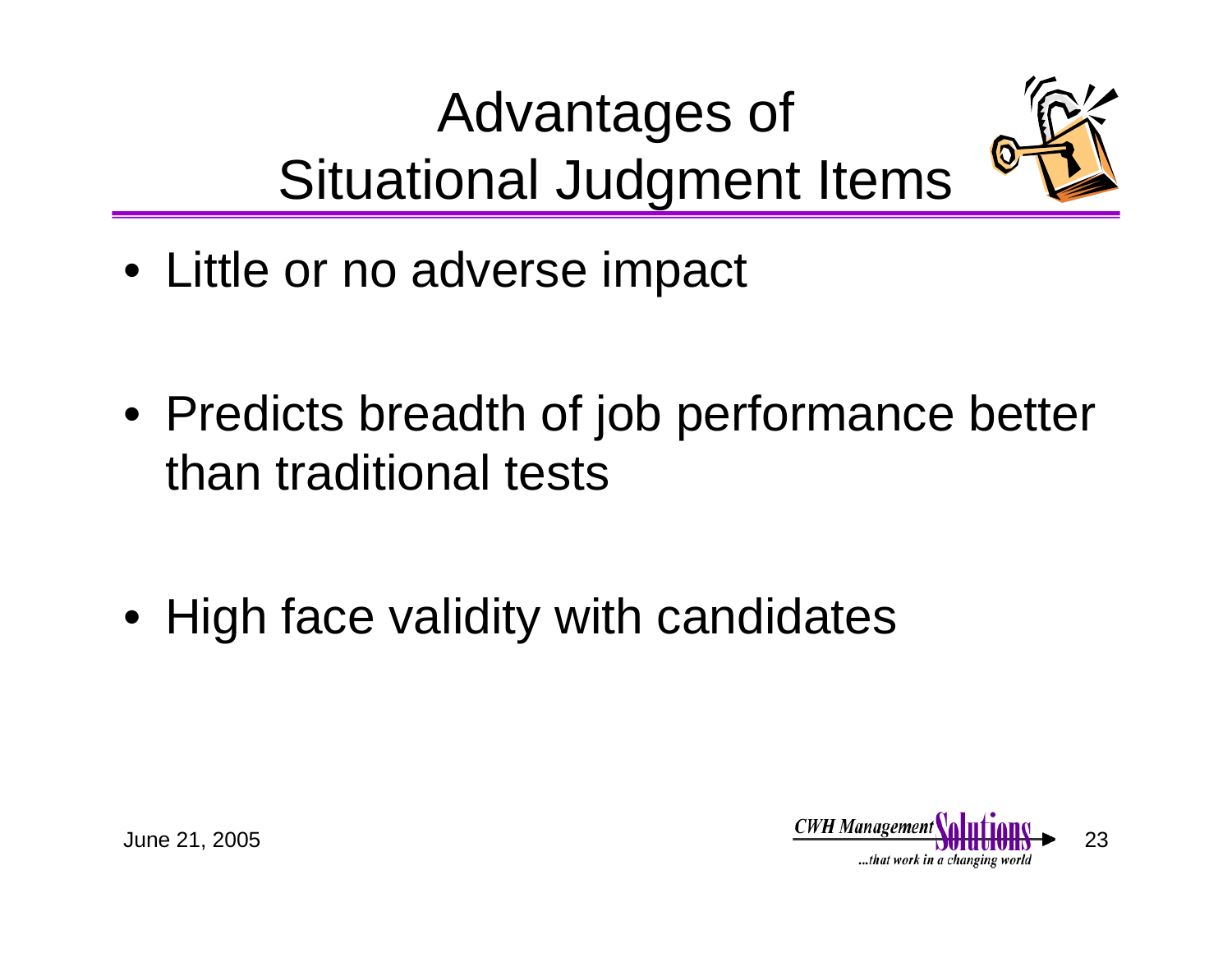# How is *Selection Solutions* Different?

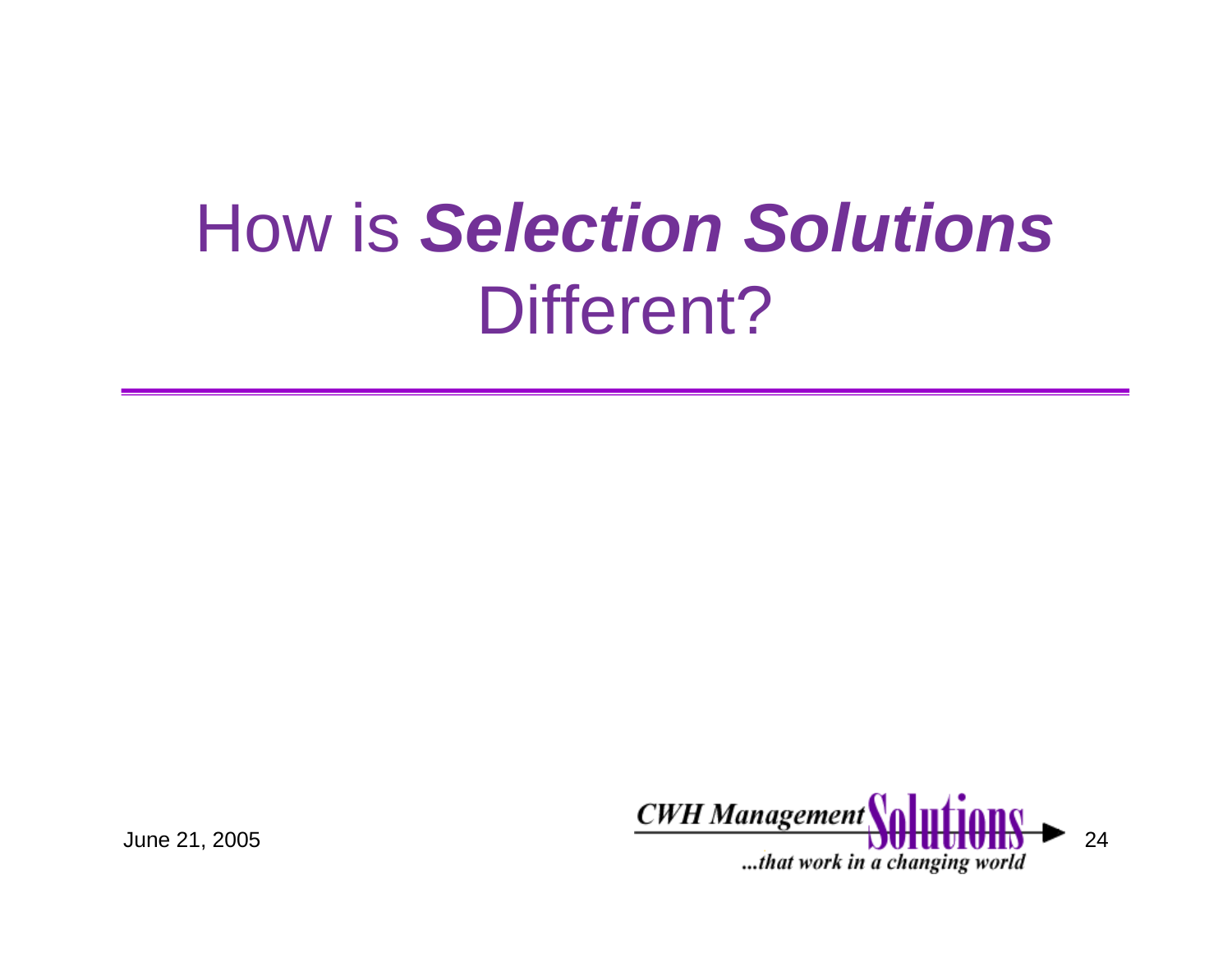#### *Selection Solutions* Test Components

#### Selection Solutions

- Self Awareness Skills
- Interpersonal Skills
- Practical Skills
- •Cognitive Skills

#### Traditional Tests

- Cognitive Skills
- •Mechanical Ability
- Profile–Personality –Biodata

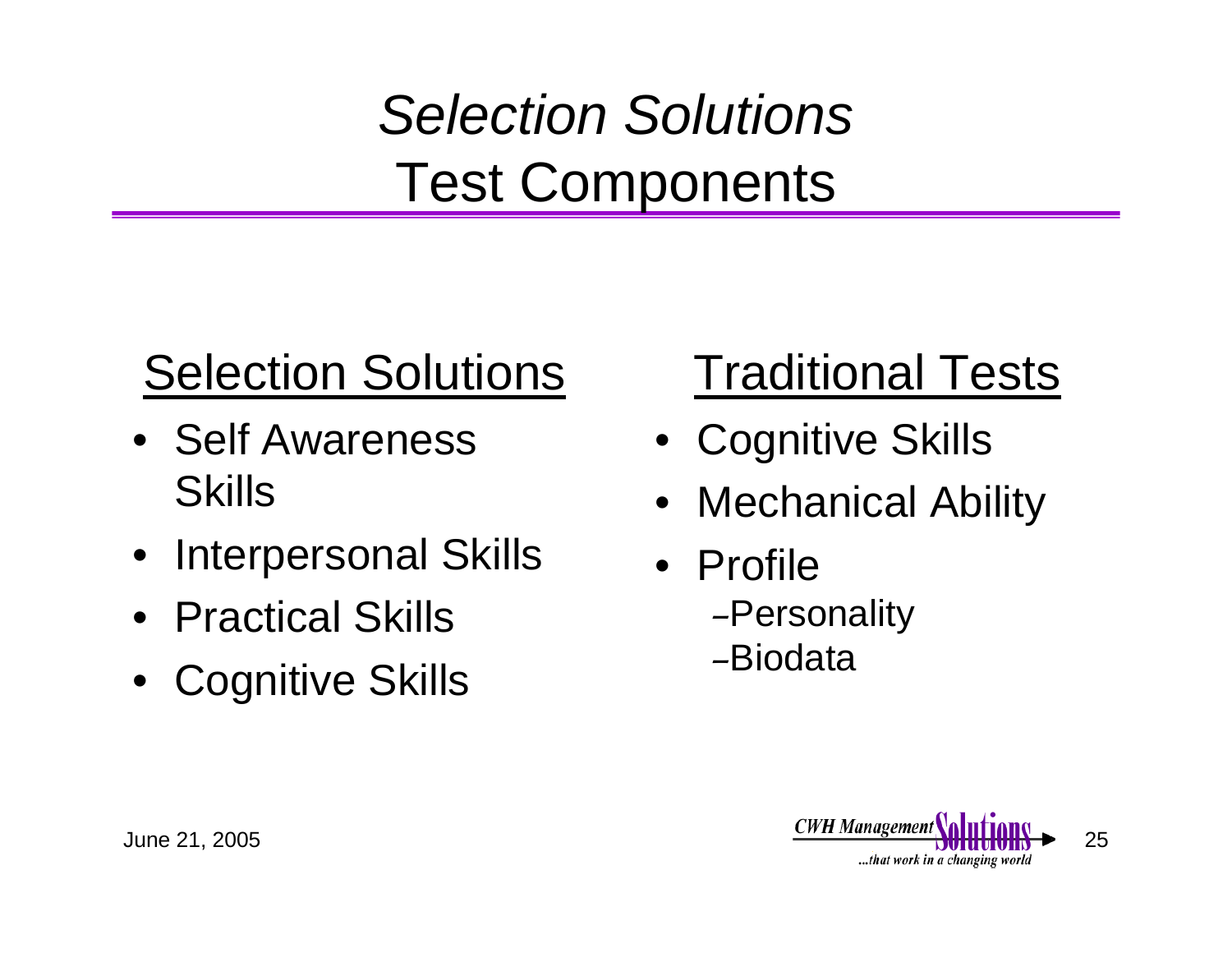### Self Awareness Skills

- Integrity
- Dependability
- Initiative
- Ethics
- Respect for Authority
- Optimism
- Self Control and Impulse **Control**



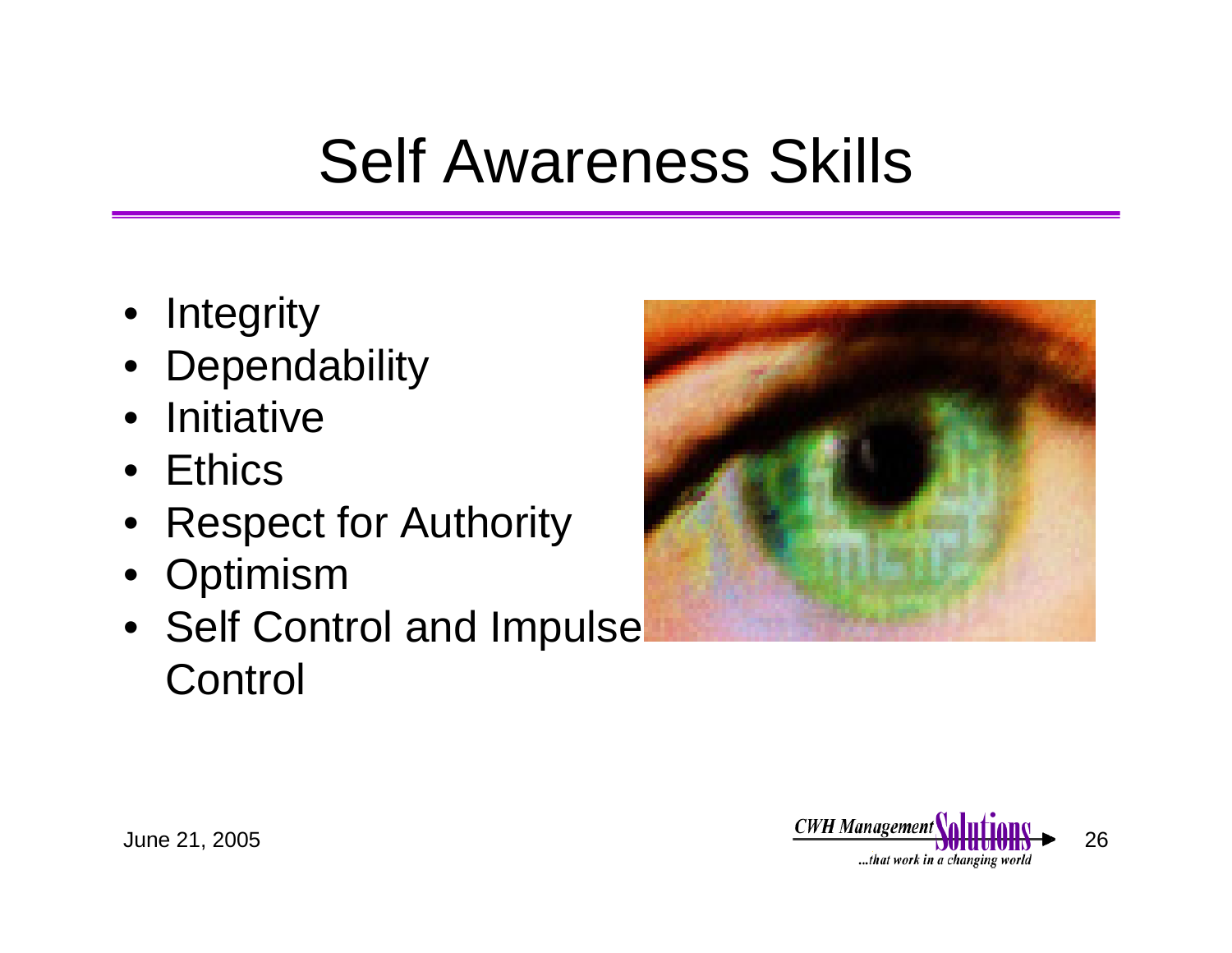### Interpersonal Skills

- Work well with coworkers
- Appreciate diverse groups of people
- Service Attitude with the public
- Teamwork
- Flexibility



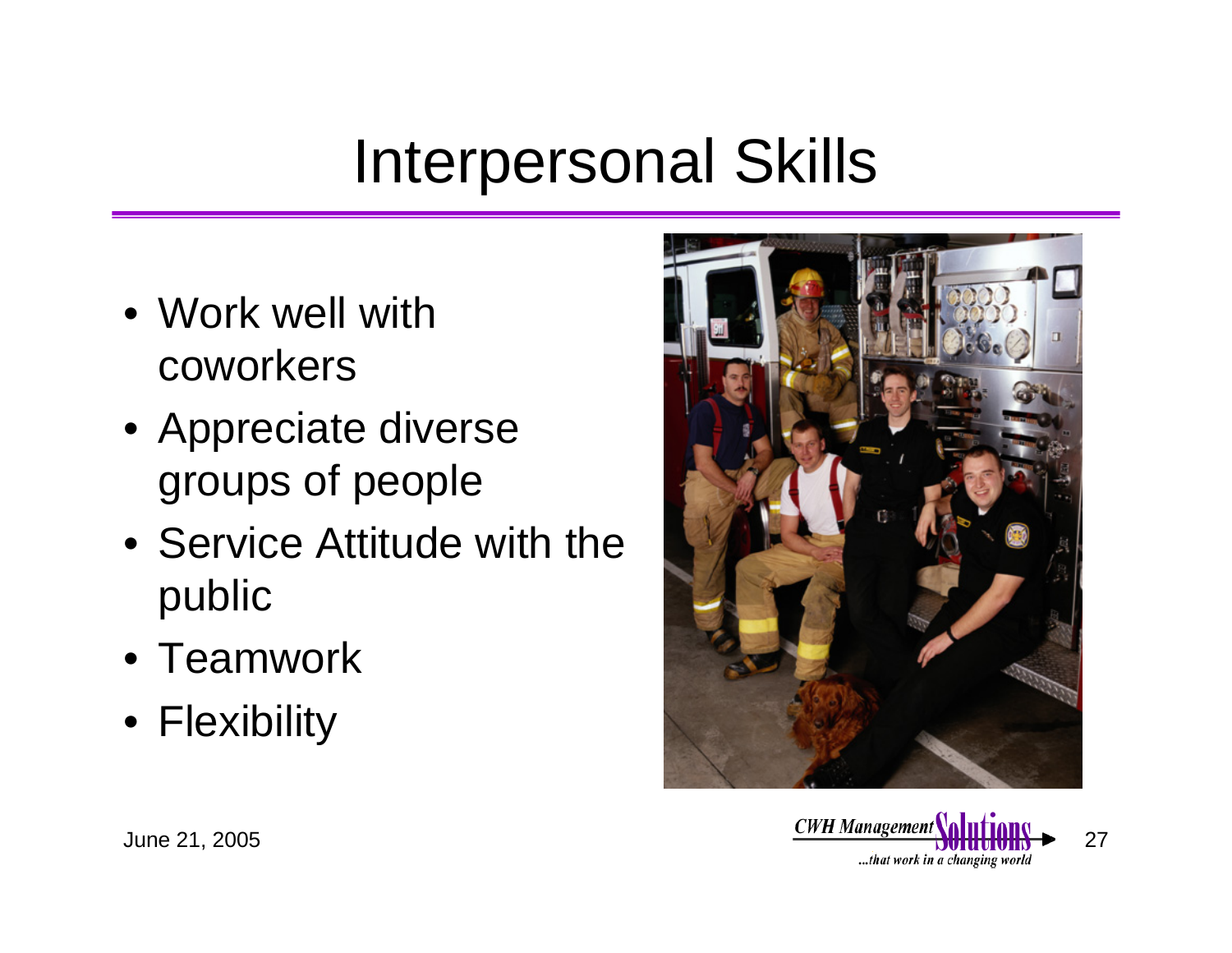### Practical Skills

- Problem Solving
- Judgment and Common Sense
- Accomplish goals
- Think clearly, quickly, & logically in complicated situations



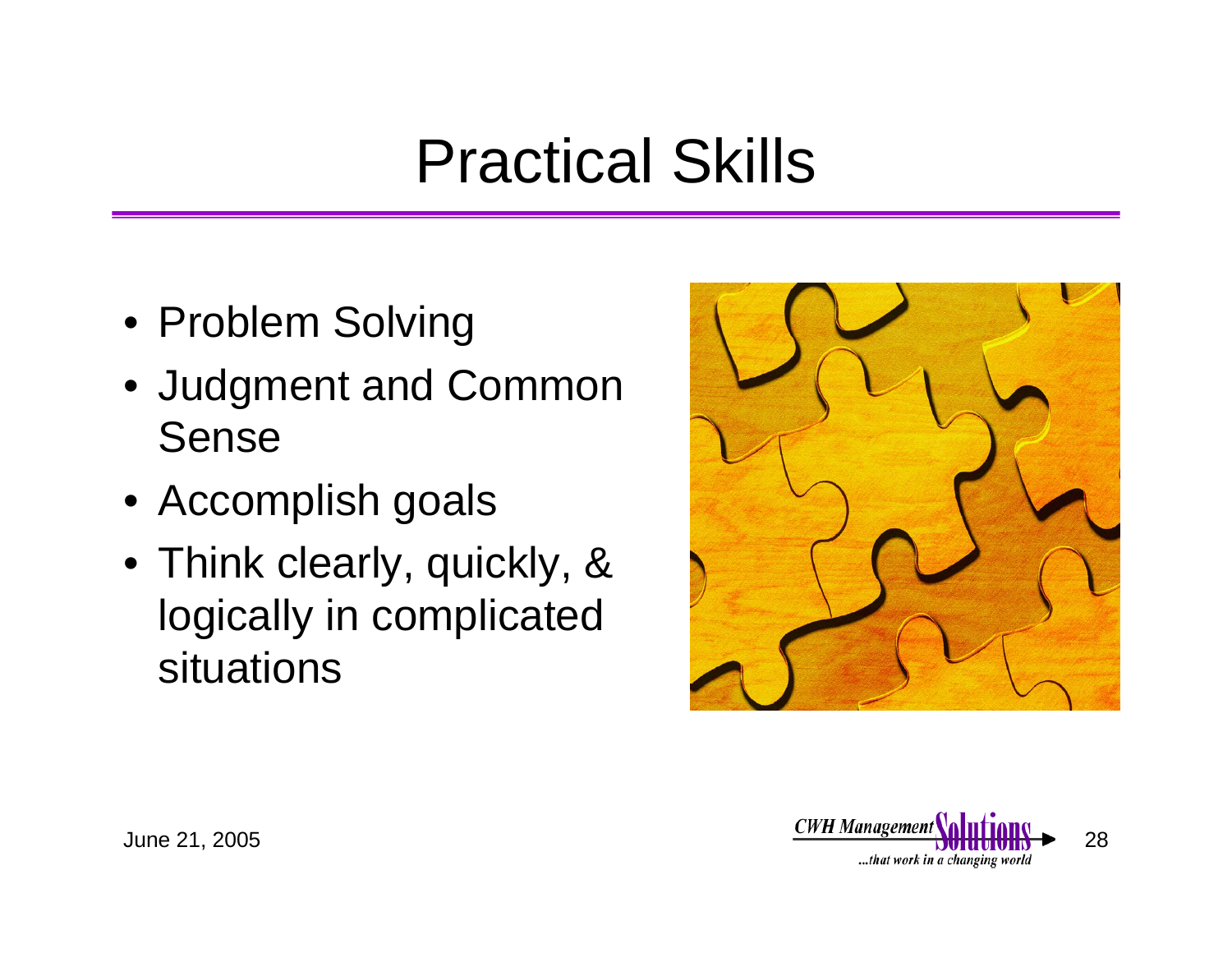## Cognitive Skills

- Reading
- Writing
- Mathematics
- Succeed in job training
- Comprehend, learn and retain the information necessary for doing the job.



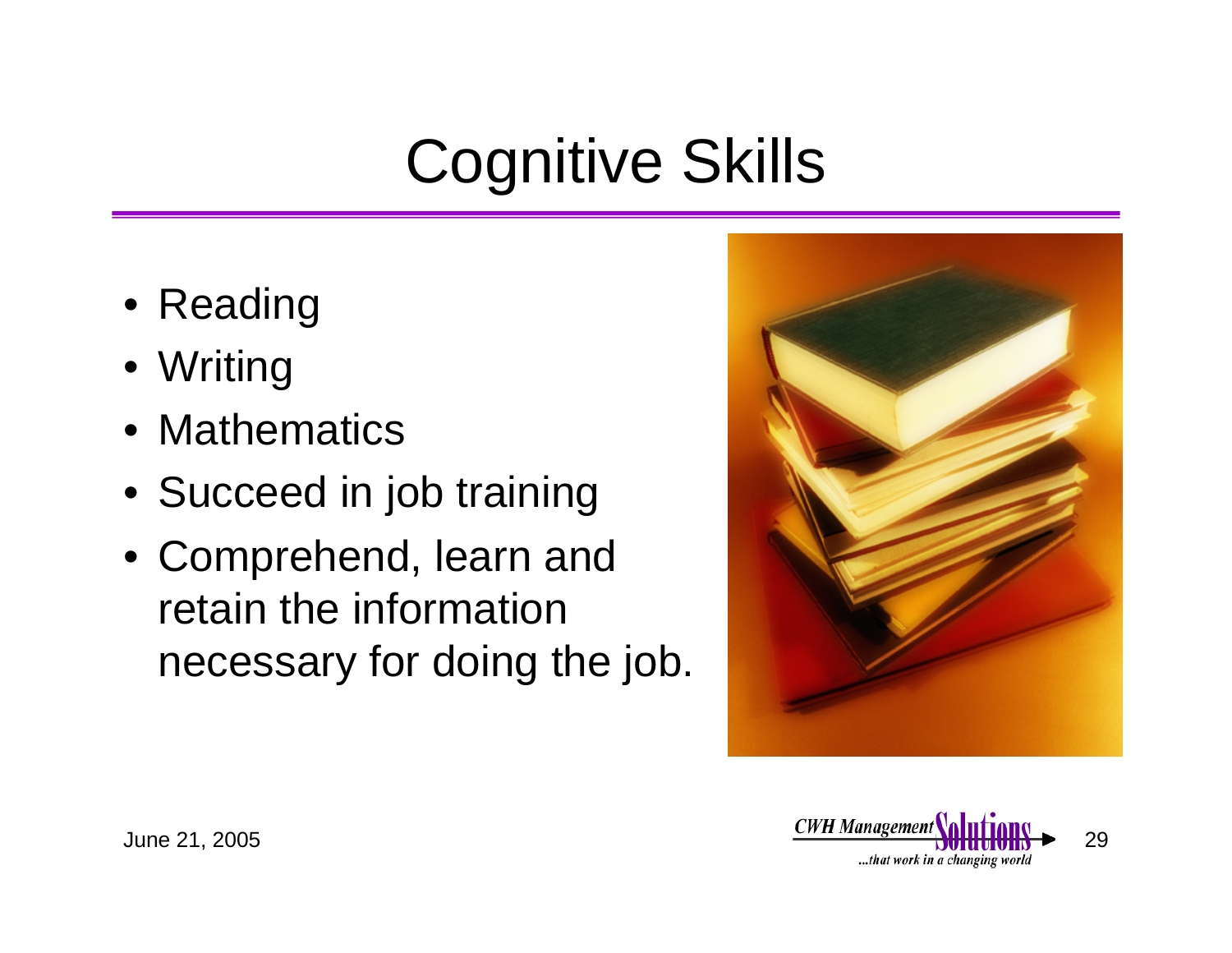#### *Selection Solutions* Test Items

- Situational & practical based items
- More than one correct answer
- Allows more diversity
- Measures a broader range of KSAs
- Difficult to fake

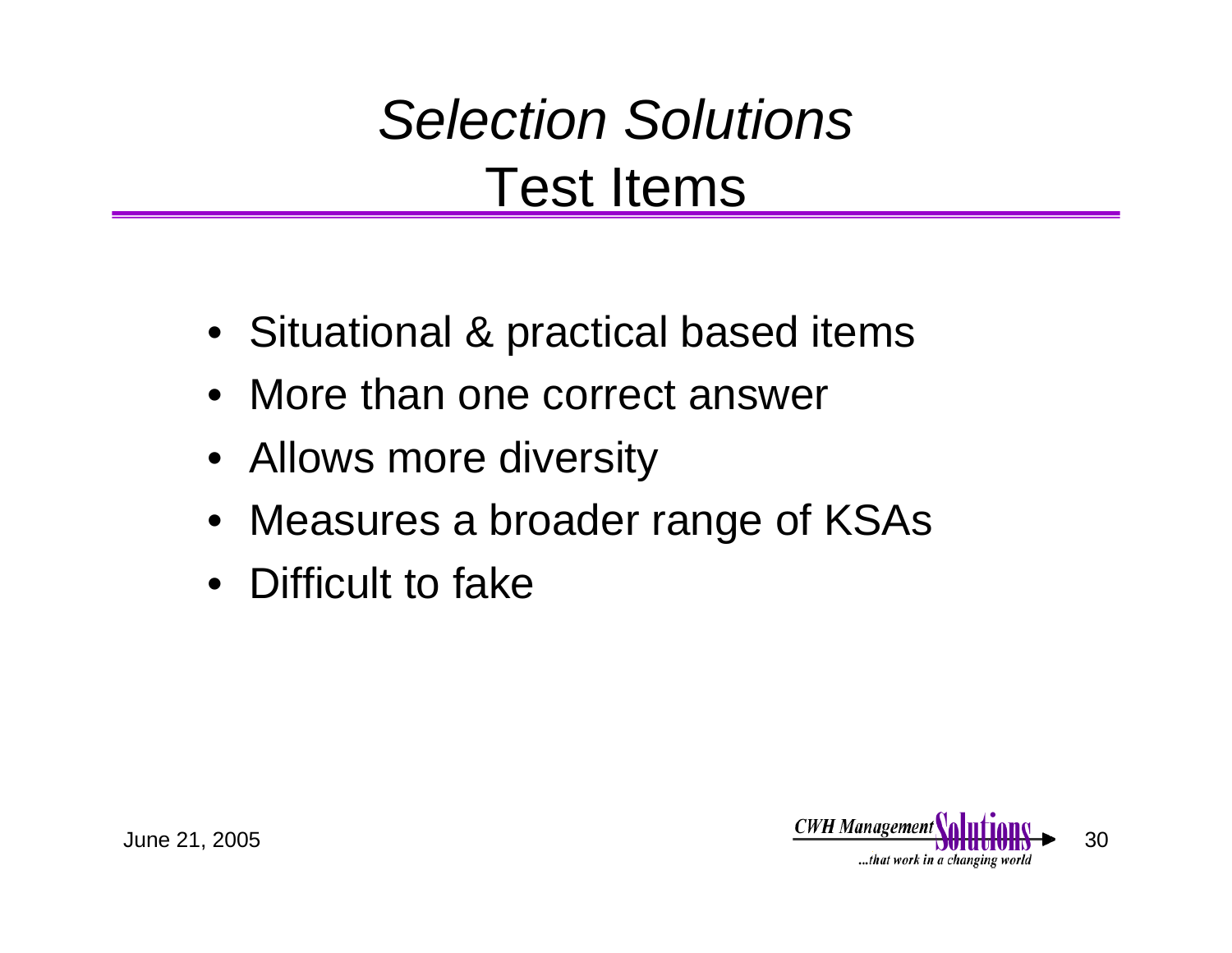# What Results Can You Expect with *Selection Solutions*?

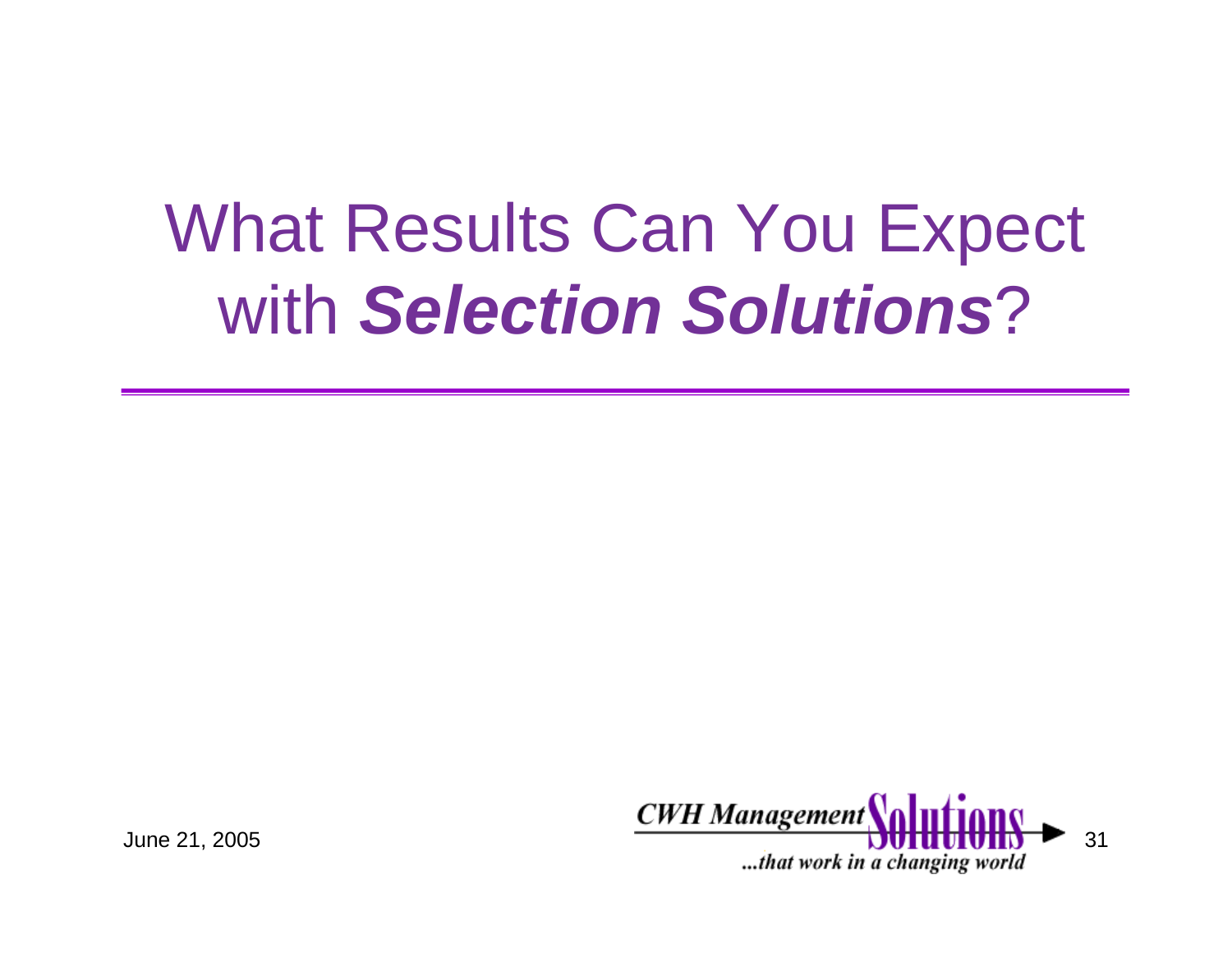#### *Selection Solutions* SD Differences



June 21, 2005  $\frac{CWH\ Management}{D}$  1 ...that work in a changing world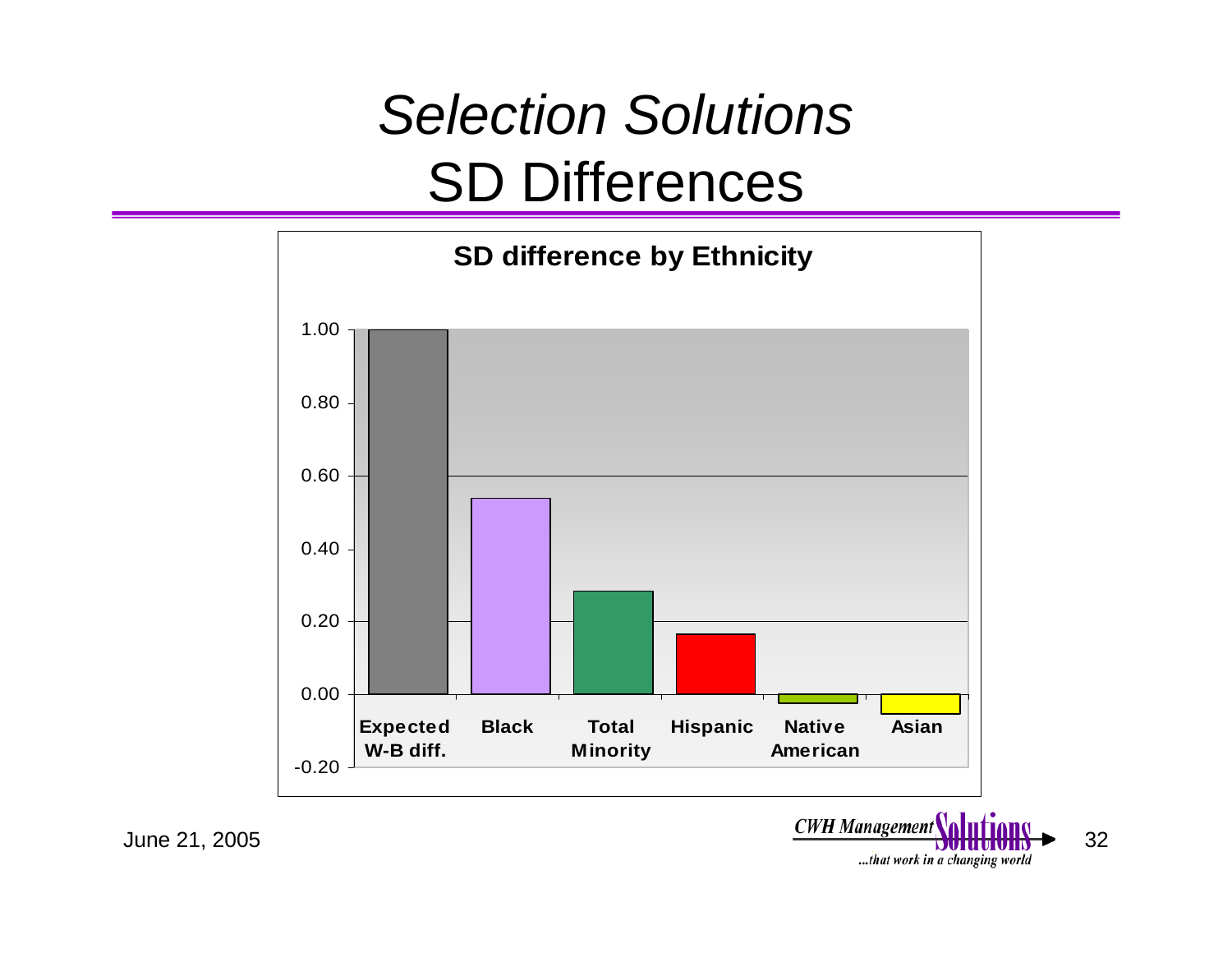#### *Selection Solutions* Pass Rates



...that work in a changing world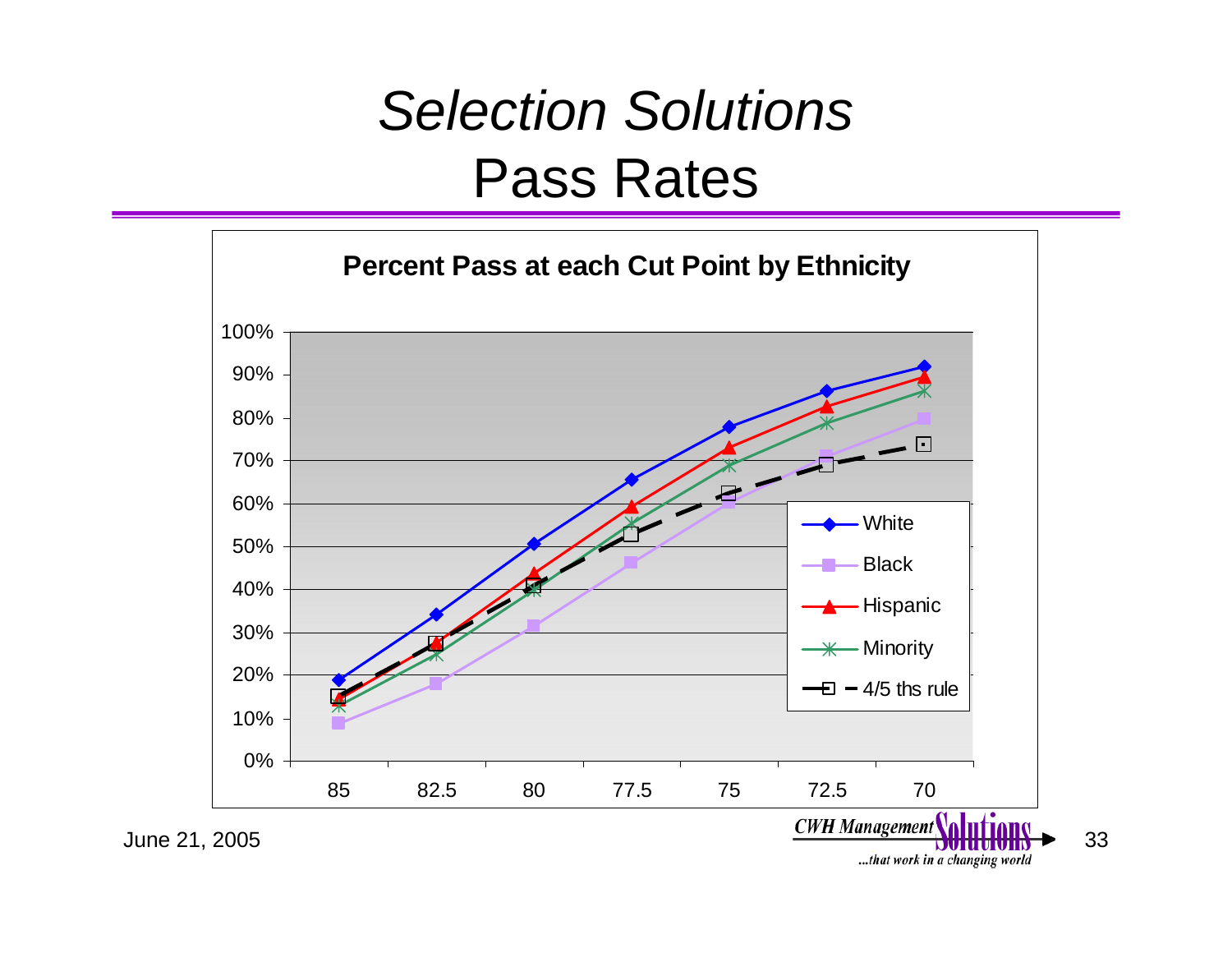#### Adverse Impact Ratios Exceed 4/5ths Rule



Note: Based on over 44,500 First-Time Test Takers



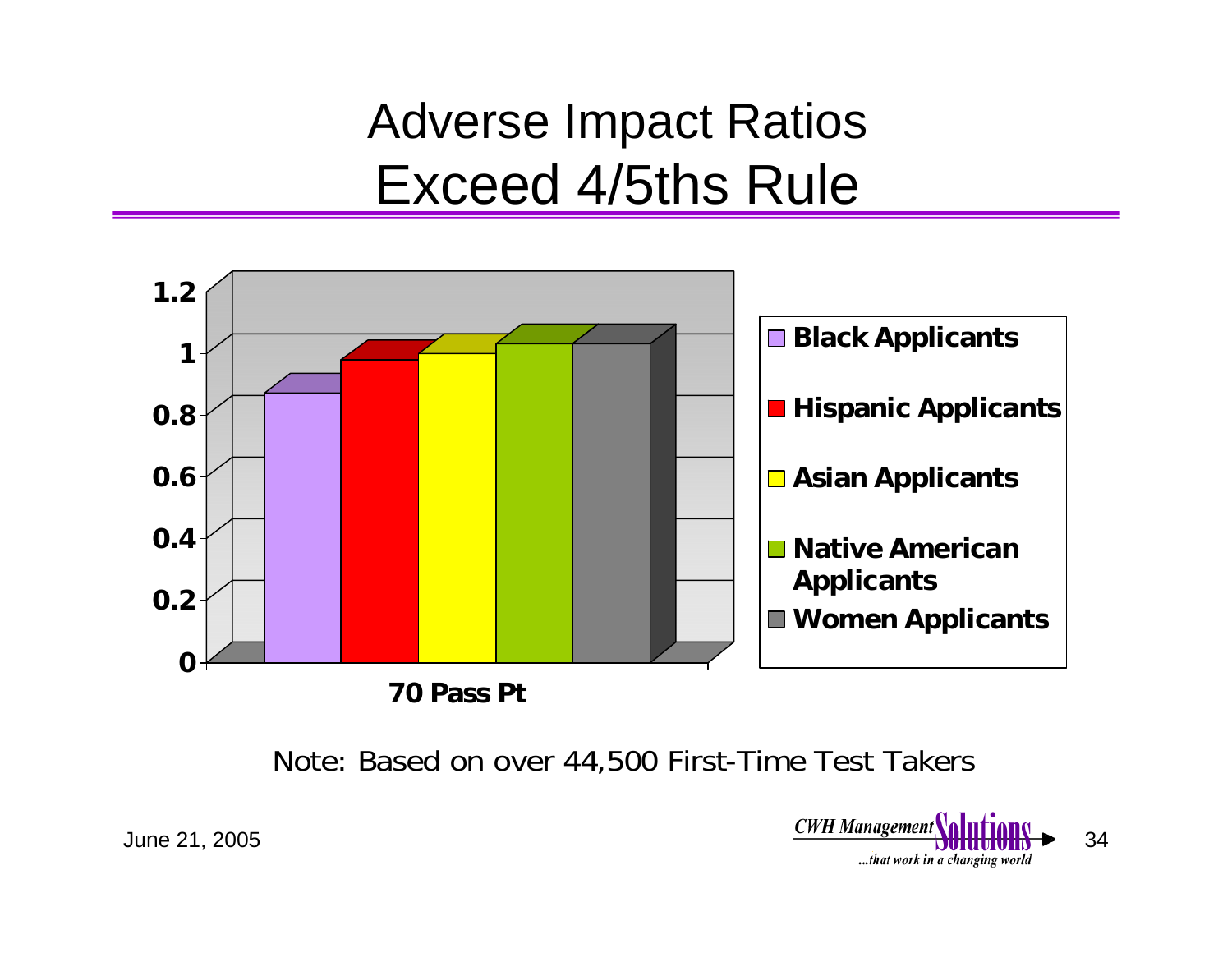### Adverse Impact Conclusions

• The *Selection Solutions* test demonstrates significantly less adverse impact than any comparable entry-level firefighter written examination.

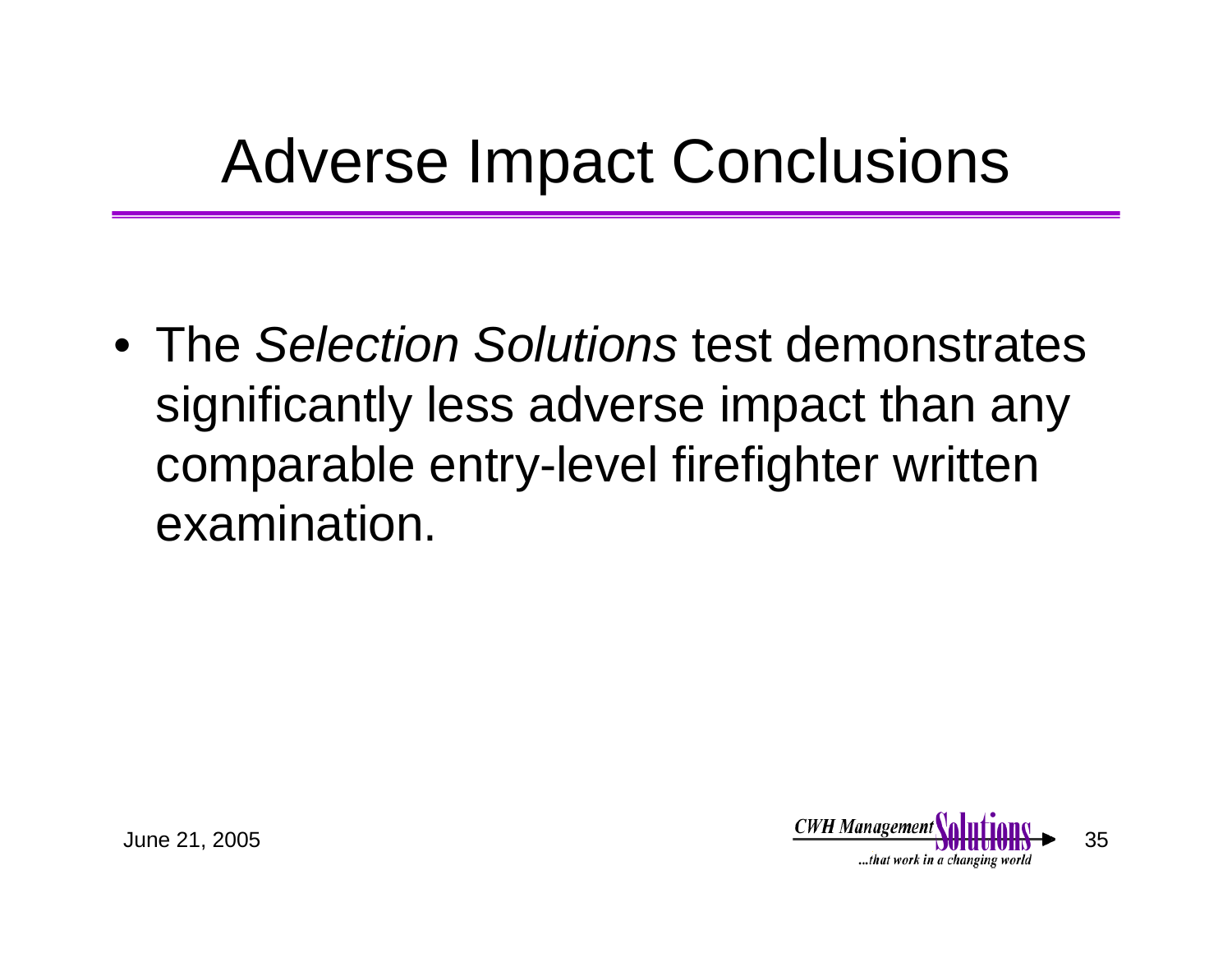# Where Does *Selection Solutions* go from Here?

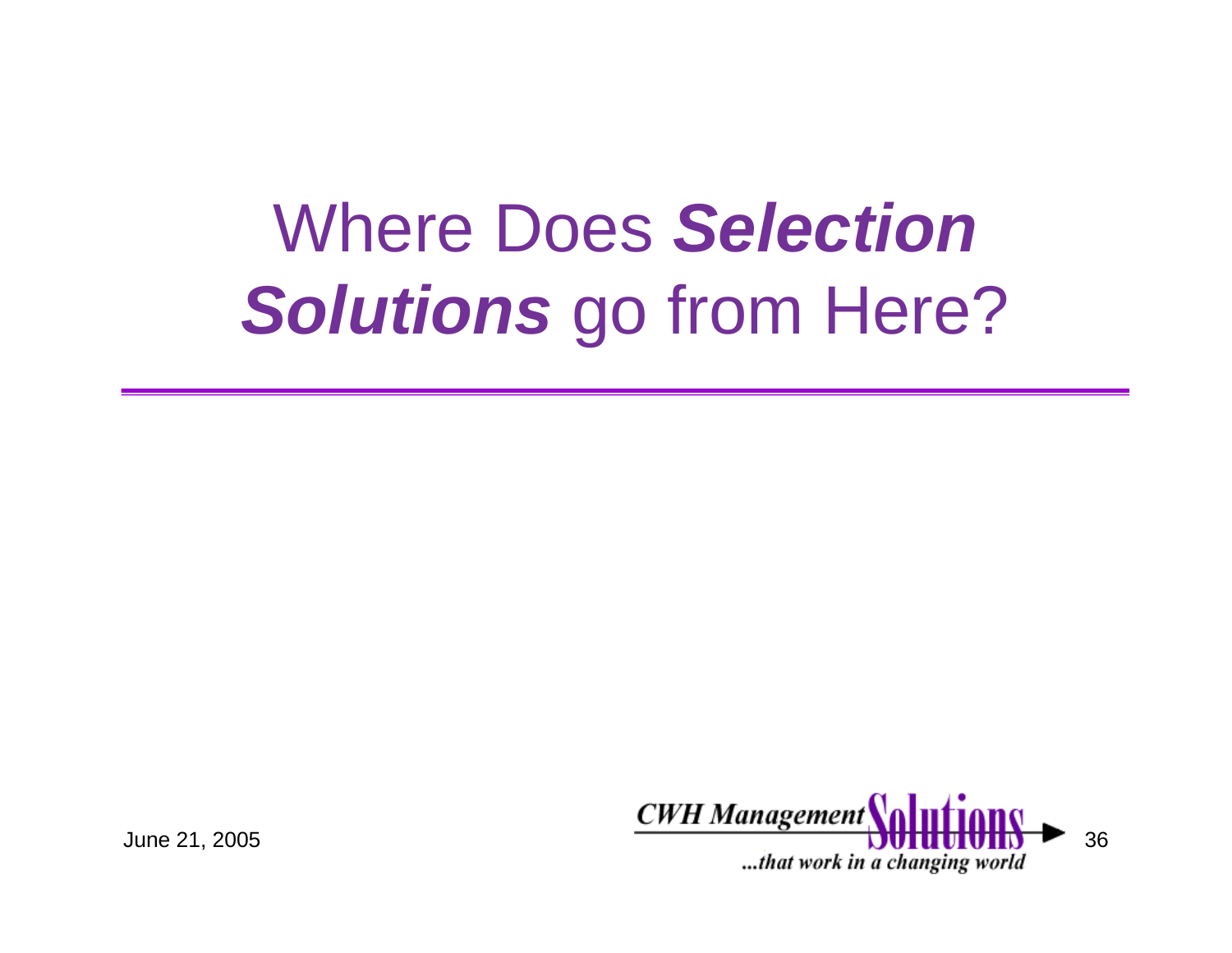### *Selection Solutions Reloaded*

- CWH is developing a new version of Selection Solutions
- New test will incorporate:
	- –New Technology
	- –New Testing Innovations

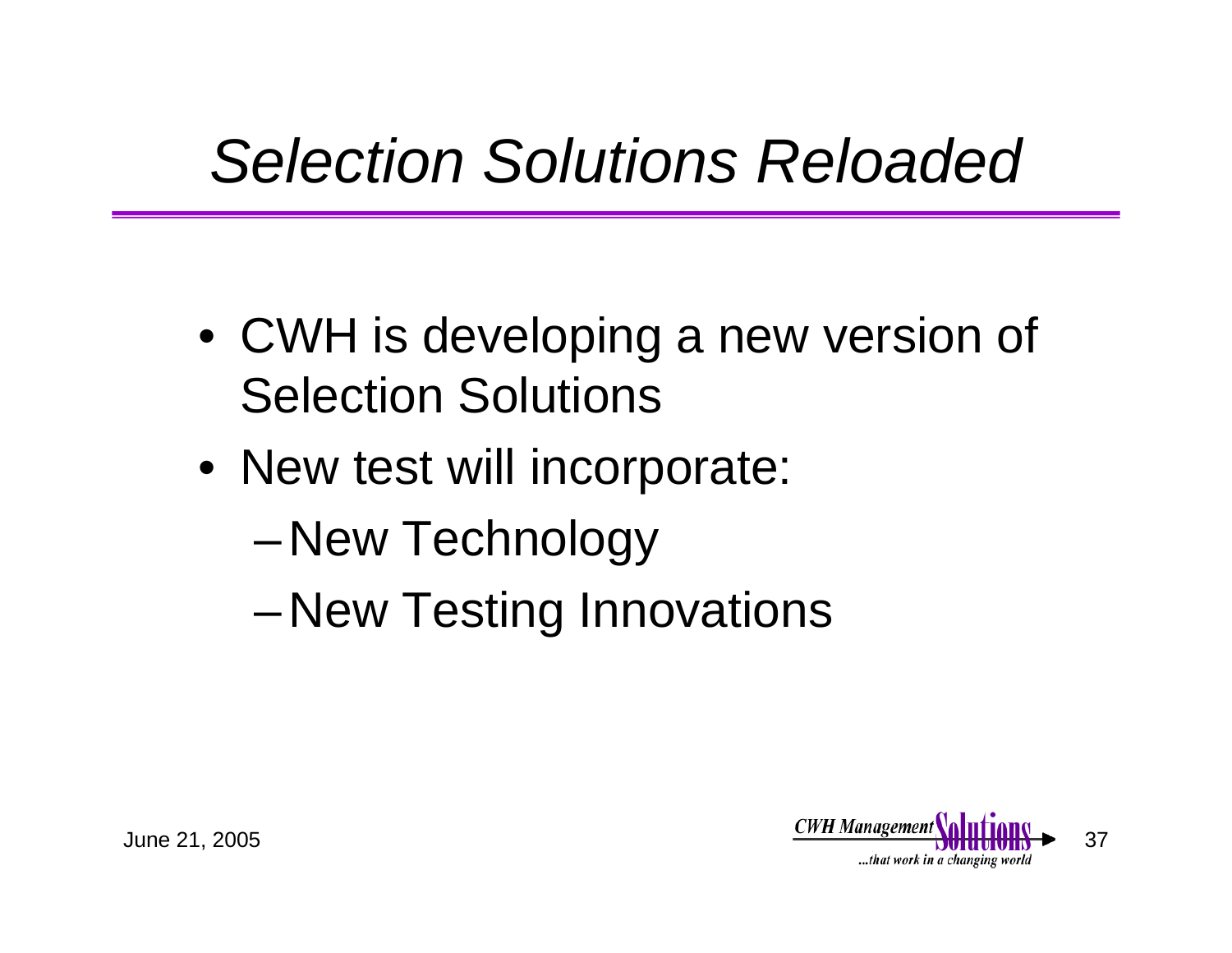### Initial Research

- Prototype Test
	- Self Awareness & Emotional Skills
	- and the state of the state Interpersonal Skills
	- Practical Skills
	- –Cognitive Skills
	- *Ethics*
	- and the state of the state *Organizational Citizenship Behaviors*

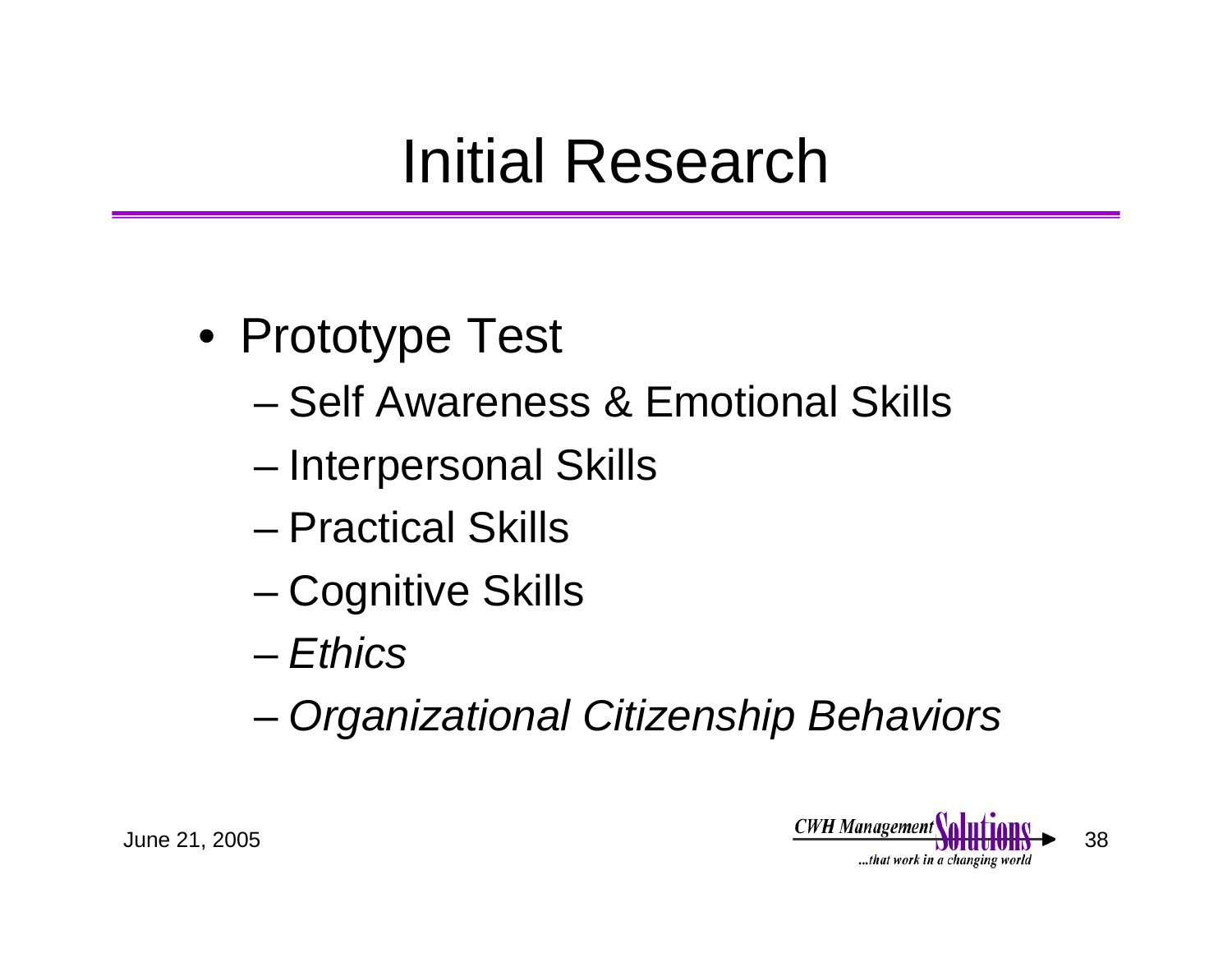## Validity for Prototype Test

- Criterion-related validation study
- The validity of the prototype test was even higher than the current test
- Group differences were reduced even further compared to current test

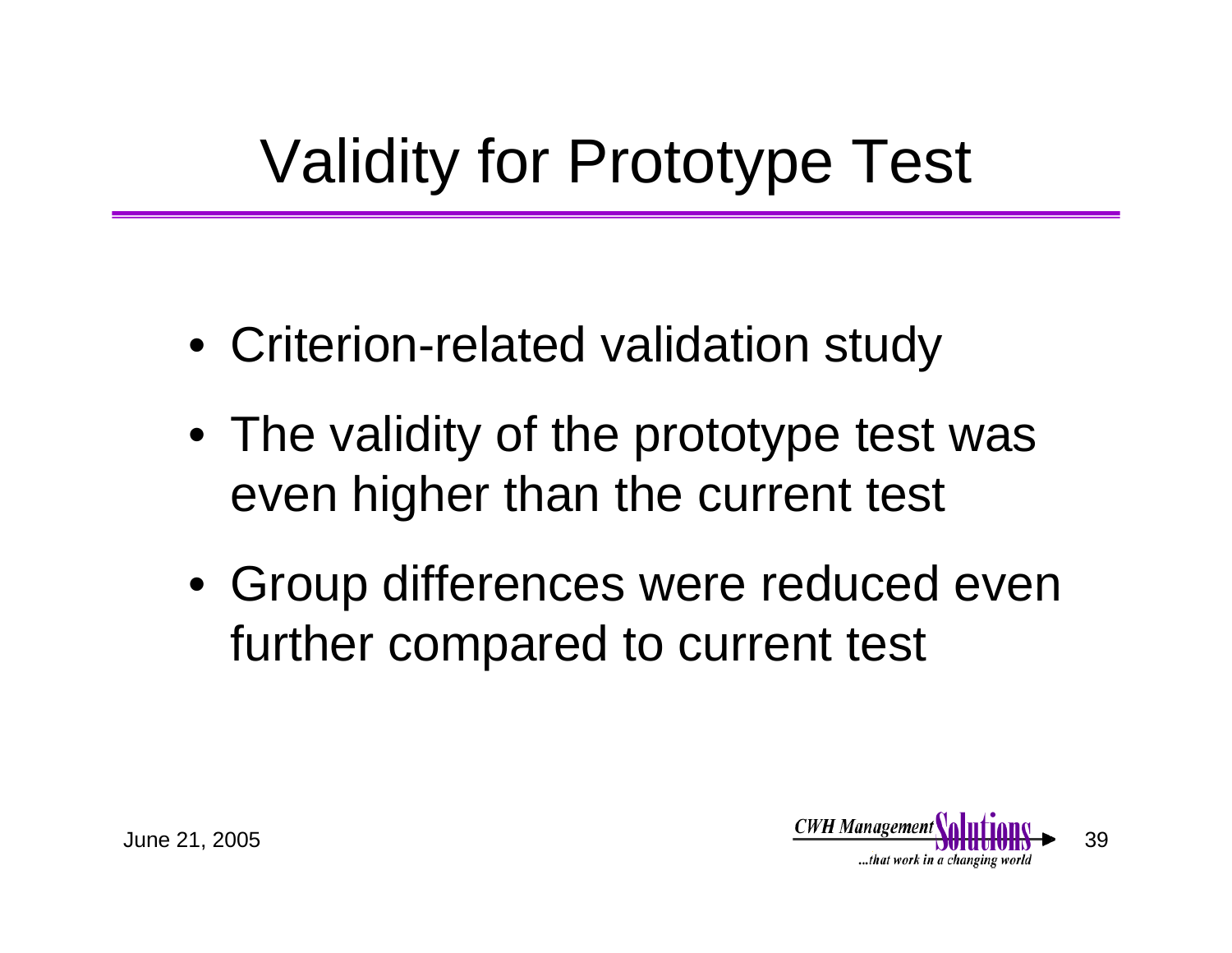#### Prototype Adverse Impact



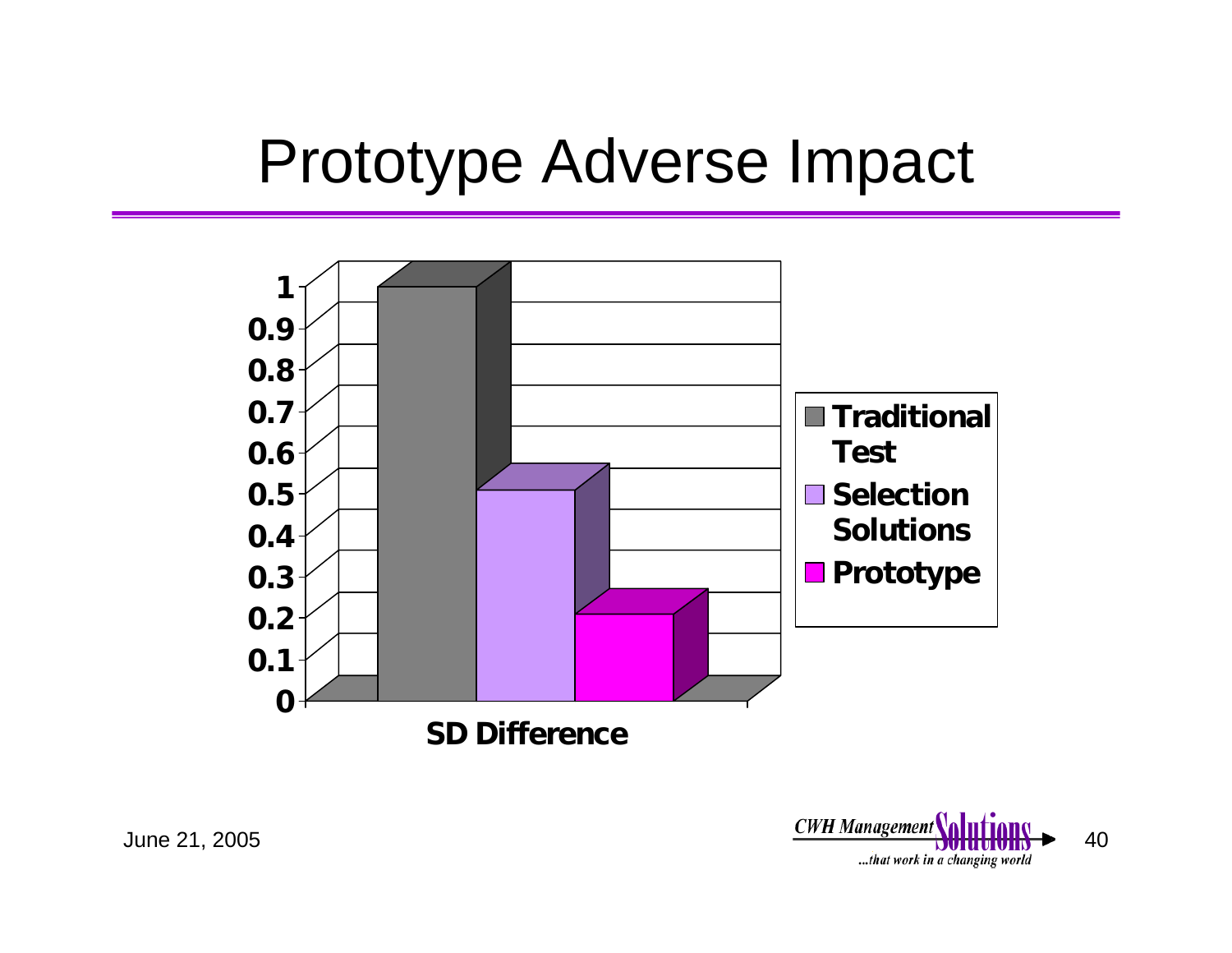#### Selection is a Process

*"There is no permanent solution."* – Price Pritchett

- Evaluate your process
- Consider your values, recruitment strategy, diversity issues, testing, and legal issues
- Measure how well your process works
- Consider alternatives
- Do it all again as things change!

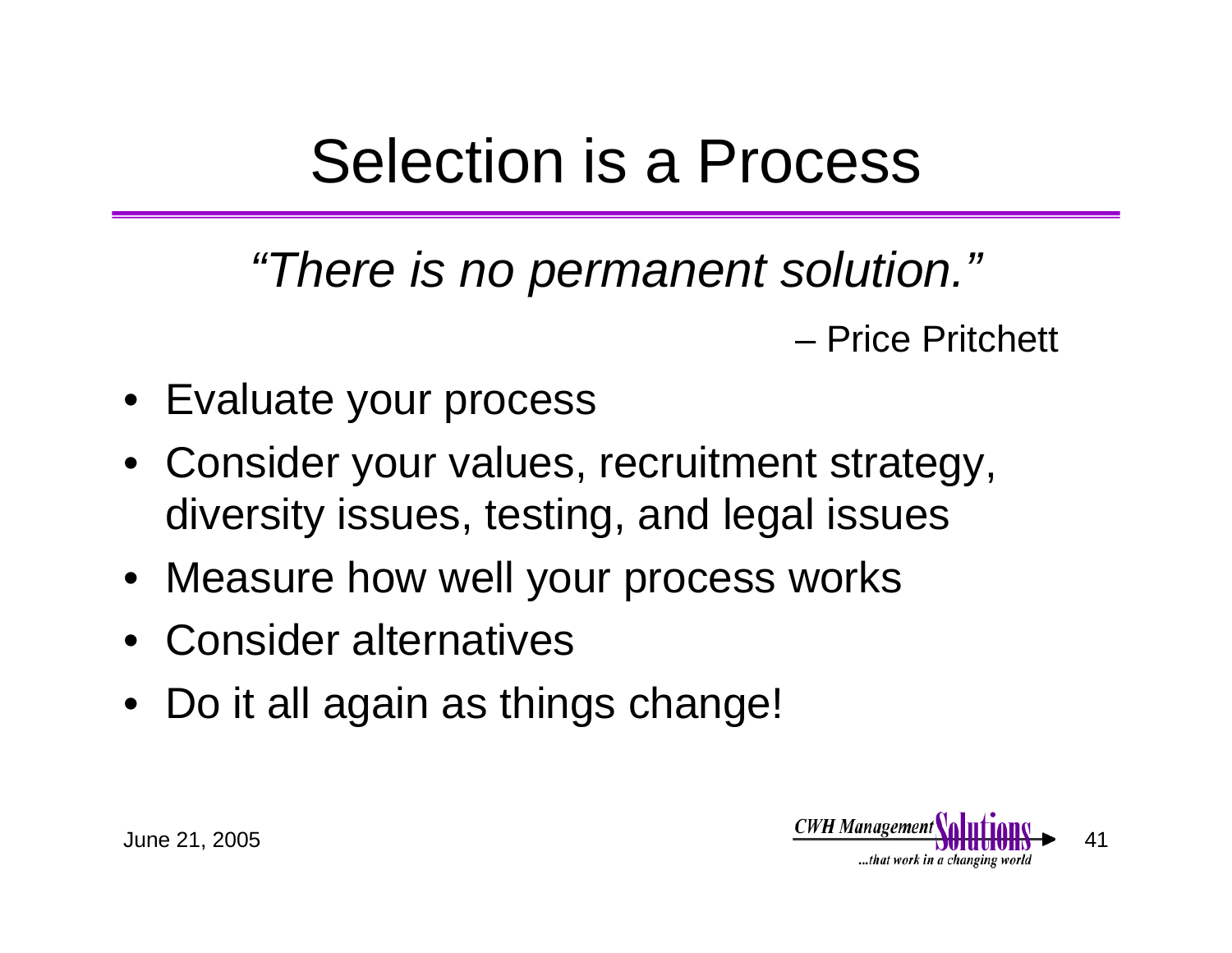# Now for the Marketing & Sales Pitch!

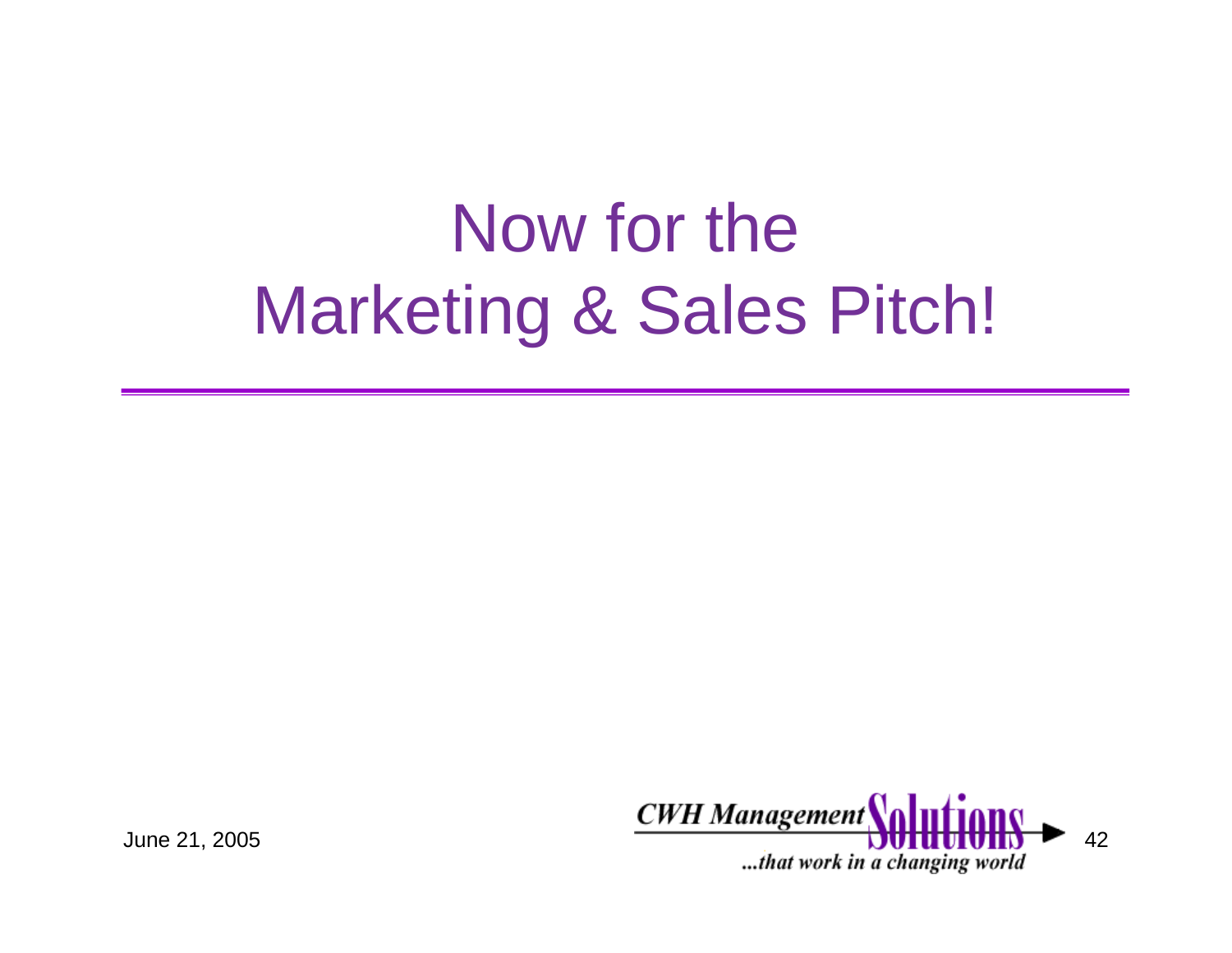Products & Services Offered by CWH Management Solutions

- Entry-Level Written Tests
- Physical Ability Tests
- Promotional Written Tests
- Assessment Centers
- Structured Oral Interviews
- Job Analyses
- Validation Studies
- Organizational Analysis